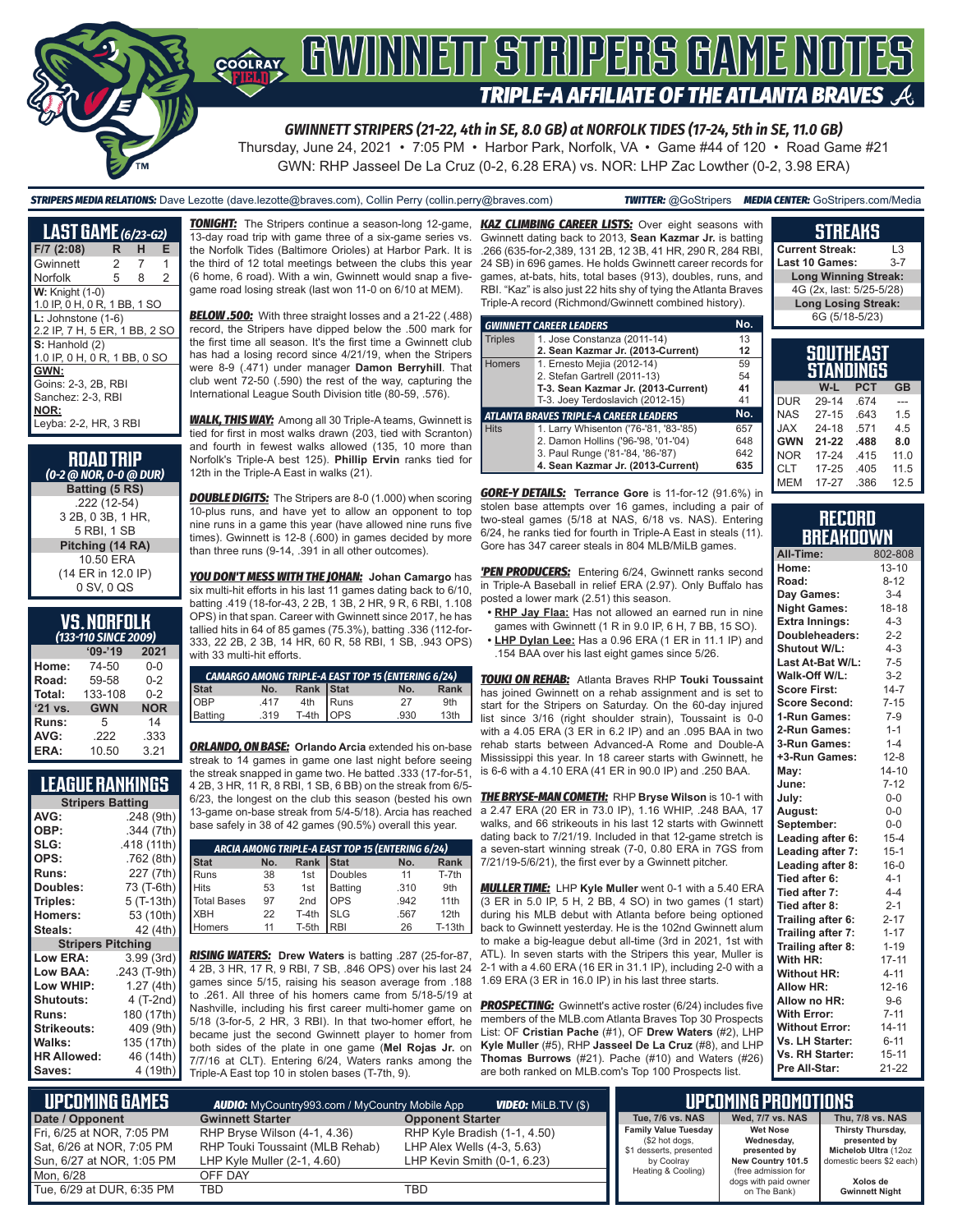

#### *THURSDAY, JUNE 24, 2021 AT NORFOLK*

| <b>MANAGER MATT TUIASOSOPO</b><br>Matt Tuiasosopo is in his first season as Gwinnett manager and his third season<br>as a coach in the Atlanta Braves organization in 2021. He was named the seventh<br>manager in team history on 3/30/21. Tuiasosopo is both the youngest manager in<br>team history (turned 35 on 5/10) and the first former Gwinnett player to manage the<br>club (hit .221 with 19 HR, 73 RBI in 178 games from 2016-17).<br>Tuiasosopo made his managerial debut in 2019 with Class-A Rome, leading the club<br>to a 65-74 record and earning Atlanta's Bobby Cox Award for minor league manager<br>of the year. He was set to return to Rome in 2020, but was reassigned to the Braves<br>Alternate Site at Coolray Field once the MiLB season was canceled.<br>W-L<br><b>PCT</b><br><b>Playoffs</b><br>Tuiasosopo's Managerial Career<br>Games<br>43<br>With Gwinnett (1 Season):<br>$21 - 22$<br>.488<br>0<br>MiLB Career (2 Seasons):<br>182<br>86-96<br>$\mathbf 0$<br>.473<br>All staff bios available in the 2021 Stripers Media Guide<br><b>EJECTIONS</b> (2)                                                        | <b>VS. 2021 OPPONENTS</b><br><b>Road</b><br>Home<br><b>Total</b><br>Home<br>Road<br>Total<br><b>CHA</b><br><b>COL</b><br>$5 - 1$<br>$5 - 1$<br>$\overline{\phantom{a}}$<br>---<br>$\frac{1}{2}$<br>---<br><b>DUR</b><br>LOU<br>$4 - 2$<br>$4 - 2$<br>---<br>---<br>---<br>---<br><b>JAX</b><br><b>MW DIV</b><br>$1 - 5$<br>$1 - 5$<br>$4 - 2$<br>$0-0$<br>$4 - 2$<br>---<br><b>MEM</b><br>$5 - 1$<br>$3 - 3$<br>$8 - 4$<br><b>NAS</b><br>$3 - 2$<br>$0-6$<br>$3 - 8$<br><b>NOR</b><br>$0 - 2$<br>$0 - 2$<br>$\overline{a}$<br><b>SE DIV</b><br>$9-8$<br>$8 - 12$<br>17-20<br><b>LAST AT-BAT WINS <math>(7)</math></b><br>The Stripers are 7-5 (.583) in games decided in the last at-bat in 2021.<br>Date/Opponent<br><b>Score</b><br><b>Game-Winning Play</b><br>5/4 at Charlotte<br>10-9 (12th)<br>Almonte scores on E4 (Reynolds)<br>5/9 at Charlotte<br>12-9 (10th)<br>Camargo RBI single<br>5/14 vs. Louisville<br>$2-1$ (8th)<br>Arcia 2-out solo HR<br>5/16 vs. Louisville<br>5-4 (9th)*<br>Arcia walk-off solo HR<br>5/25 vs. Memphis<br>$2-1$ (9th) <sup>*</sup><br>Kazmar walk-off single |
|----------------------------------------------------------------------------------------------------------------------------------------------------------------------------------------------------------------------------------------------------------------------------------------------------------------------------------------------------------------------------------------------------------------------------------------------------------------------------------------------------------------------------------------------------------------------------------------------------------------------------------------------------------------------------------------------------------------------------------------------------------------------------------------------------------------------------------------------------------------------------------------------------------------------------------------------------------------------------------------------------------------------------------------------------------------------------------------------------------------------------------------------------|-----------------------------------------------------------------------------------------------------------------------------------------------------------------------------------------------------------------------------------------------------------------------------------------------------------------------------------------------------------------------------------------------------------------------------------------------------------------------------------------------------------------------------------------------------------------------------------------------------------------------------------------------------------------------------------------------------------------------------------------------------------------------------------------------------------------------------------------------------------------------------------------------------------------------------------------------------------------------------------------------------------------------------------------------------------------------------------------------------|
| Player/Coach<br>Date/Inning<br><b>Umpire</b><br><b>Ryan Goins</b><br>5/25 vs. MEM, 7th Inning<br><b>HP Clint Vondrak</b><br>6/3 vs. JAX, 8th Inning<br><b>MGR Matt Tuiasosopo</b><br><b>HP Alex Tosi</b>                                                                                                                                                                                                                                                                                                                                                                                                                                                                                                                                                                                                                                                                                                                                                                                                                                                                                                                                           | 6/9-G2 at Memphis<br>$3-1$ (8th)<br>Waters RBI single<br>6/18 vs. Nashville<br>8-7 (10th)*<br>Arcia scores on E4 (Hiura on Lucroy FC)<br>*Denotes "walk-off" win                                                                                                                                                                                                                                                                                                                                                                                                                                                                                                                                                                                                                                                                                                                                                                                                                                                                                                                                    |
|                                                                                                                                                                                                                                                                                                                                                                                                                                                                                                                                                                                                                                                                                                                                                                                                                                                                                                                                                                                                                                                                                                                                                    |                                                                                                                                                                                                                                                                                                                                                                                                                                                                                                                                                                                                                                                                                                                                                                                                                                                                                                                                                                                                                                                                                                     |
| <b>TEAM DEFENSE (4TH IN TRIPLE-A EAST)</b><br><b>PCT</b><br>PO<br><b>DP</b><br>G<br><b>TC</b><br>$\mathsf{A}$<br>E<br><b>TP</b><br>43<br>.985<br>1542<br>1124<br>395<br>23<br>46<br>$\mathbf{1}$<br><b>PCT</b><br><b>PB</b><br>W-L<br><b>Catchers</b><br><b>SB</b><br>$\mathsf{cs}$<br><b>ATT</b><br>$\mathbf{1}$<br>$\mathbf 0$<br>$\mathbf{1}$<br>.000<br>$\mathbf{1}$<br>Casteel, Ryan<br>$1 - 1$<br>Jackson, Alex<br>3<br>.250<br>$\mathbf{0}$<br>4<br>$6-4$<br>1<br>Lucroy, Jonathan<br>13<br>.235<br>$6 - 12$<br>4<br>17<br>1<br>Martinez, Carlos<br>3<br>$\mathbf 0$<br>3<br>.000<br>1<br>$2 - 1$<br>5<br>$\overline{2}$<br>$\overline{7}$<br>Morales, Jonathan<br>.286<br>0<br>$6 - 4$<br>25<br>$\overline{7}$<br>32<br>3<br>$21 - 22$<br>Total:<br>.218<br><b>Outfield Assists (8):</b><br>Waters (3), Sanchez (2), Almonte (1), Ervin (1),<br>Inciarte $(1)$<br>Pitcher Pickoffs (1):<br>Muller (1)<br><b>Catcher Pickoffs (2):</b><br>Casteel (1), Jackson (1)                                                                                                                                                                          | GWINNETT PLAYERS USED (49 IN 2021)<br>Pitchers (27):<br>Lee, Dylan<br>Position (22):<br>Martinez, Carlos<br>Arano, Victor<br>Lopez, Yoan<br>Almonte, Abraham<br>Morales, Jonathan<br>Biddle, Jesse<br>Martin, Chris<br>Arcia, Orlando<br>Pache, Cristian<br>Bradford, Chasen<br>Muller, Kyle<br>Brugman, Jaycob<br>Sanchez, Yolmer<br>Camargo, Johan<br>Burrows, Thomas<br>Newcomb, Sean<br>Snider, Travis<br>Chavez, Jesse<br>Roark, Tanner<br>Casteel, Ryan<br>Unroe, Riley<br>Davidson, Tucker<br>Rodriguez, Jose<br>Demeritte, Travis<br>Waters, Drew<br>De La Cruz, Jasseel<br>Santana, Edgar<br>Ervin, Phillip<br>Edwards Jr., Carl<br>Tice, Ty<br>Goins, Ryan<br>Gore, Terrance<br>Webb, Jacob<br>Flaa, Jay<br>Heredia, Guillermo<br>Greene, Shane<br>Wilson, Bryse<br>Hernandez, Daysbel<br>Inciarte, Ender<br>Wright, Kyle<br>Horacek, Mitch<br>Jackson, Alex<br>Johnstone, Connor<br>Kazmar Jr., Sean<br>Jones, Nate<br>Kipnis, Jason<br>Kelley, Trevor<br>Lucroy, Jonathan                                                                                                               |
|                                                                                                                                                                                                                                                                                                                                                                                                                                                                                                                                                                                                                                                                                                                                                                                                                                                                                                                                                                                                                                                                                                                                                    | Italics = Player no longer in Braves organization                                                                                                                                                                                                                                                                                                                                                                                                                                                                                                                                                                                                                                                                                                                                                                                                                                                                                                                                                                                                                                                   |
| <b>STARTS</b><br><b>By Batting Order</b><br>Waters (27), Inciarte (6), Pache (6), Almonte (1), Arcia (1), Ervin (1), Sanchez (1)<br>2: Arcia (12), Kipnis (10), Goins (7), Pache (6), Waters (3), Almonte (1), Camargo (1),<br>Ervin (1), Heredia (1) Sanchez (1)<br>Arcia (28), Camargo (11), Lucroy (3), Jackson (1)<br>3:<br>Camargo (16), Demeritte (12), Kipnis (4), Lucroy (4), Almonte (3), Jackson (3),<br>4:<br>Kazmar Jr. (1)<br>Lucroy (9), Almonte (8), Jackson (5), Kazmar Jr. (5), Demeritte (4), Kipnis (4),<br>5:<br>Camargo (2), Snider (2), Casteel (1), Ervin (1), Goins (1), Sanchez (1)<br>Goins (11), Ervin (6), Snider (5), Almonte (4), Kazmar Jr. (4), Lucroy (4),<br>6:<br>Casteel (3), Sanchez (3), Demeritte (2), Jackson (1)<br>Ervin (10), Goins (9), Kazmar Jr. (8), Snider (6), Sanchez (5), Demeritte (2),<br>7:<br>Morales (2), Almonte (1)<br>Sanchez (14), Morales (8), Ervin (7), Kazmar Jr. (3), Casteel (2), Goins (2),<br>8:<br>Gore (2), Snider (2), Brugman (1), Martinez (1), Unroe (1)<br>Casteel (2), Martinez (2), Morales (2), Gore (1), Unroe (1)<br>9:<br>Pitcher Spot (35)<br><b>By Position</b> | <b>BASS-LANTA</b><br>Including MLB rehab assignments, 21 players have played for both Gwinnett and<br>Atlanta in 2021:<br>OF Abraham Almonte<br>OF Cristian Pache<br>LHP Jesse Biddle<br>RHP Edgar Santana<br>INF Johan Camargo<br>RHP Ty Tice<br><b>LHP Tucker Davidson</b><br>RHP Jacob Webb<br>RHP Carl Edwards Jr.<br><b>RHP Bryse Wilson</b><br>RHP Jay Flaa<br><b>RHP Kyle Wright</b><br><b>RHP Shane Greene</b><br>OF Guillermo Heredia<br>OF Ender Inciarte<br>C Alex Jackson<br>RHP Nate Jones<br>INF Sean Kazmar Jr.<br><b>RHP Chris Martin</b><br>LHP Kyle Muller (MLB Debut)<br><b>LHP Sean Newcomb</b>                                                                                                                                                                                                                                                                                                                                                                                                                                                                                 |
| Lucroy (18), Jackson (10), Morales (10), Martinez (3), Casteel (2)<br>C:<br>1B: Camargo (21), Casteel (6), Kazmar Jr. (5), Snider (5), Lucroy (2), Unroe (2),<br>Goins (1), Morales (1)<br>Goins (18), Kipnis (15), Sanchez (8), Kazmar Jr. (2)<br>2B:<br>3B: Kazmar Jr. (14), Sanchez (12), Camargo (7), Goins (7), Arcia (2), Morales (1)<br><b>SS:</b> Arcia (38), Goins (4), Sanchez (1)<br>LF: Ervin (14), Almonte (9), Waters (7), Snider (4), Gore (3), Demeritte (2), Kipnis (2),<br>Heredia (1), Sanchez (1)<br>CF: Waters (21), Pache (12), Ervin (5), Inciarte (5)<br>RF: Demeritte (17), Almonte (8), Ervin (7), Snider (5), Sanchez (3), Waters (2),<br>Camargo (1)<br><b>DH:</b> Almonte (1), Arcia (1), Brugman (1), Camargo (1), Demeritte (1), Inciarte (1),<br>Kipnis (1), Snider (1)                                                                                                                                                                                                                                                                                                                                            | <b>BRAVES ON REHAB</b><br>Six Atlanta players have been assigned to rehab with Gwinnett in 2021.<br>Player<br><b>Injury</b><br><b>Rehab Dates</b><br><b>RHP Chris Martin</b><br>Right Shoulder Inflammation (4/7)<br>$5/5 - 5/11$<br>OF Ender Inciarte<br>Strained Left Hamstring (4/17)<br>$5/6 - 5/12$<br>OF Guillermo Heredia<br>Right Hamstring Inflammation (5/1)<br>5/14<br>C Alex Jackson<br>Strained Left Hamstring (5/2)<br>$5/21 - 6/9$<br>OF Cristian Pache<br>Right Hamstring Inflammation (5/14)<br>$5/29 - 6/1$<br>RHP Touki Toussaint<br>Right Shoulder Strain (3/16)<br>6/22-Current                                                                                                                                                                                                                                                                                                                                                                                                                                                                                                |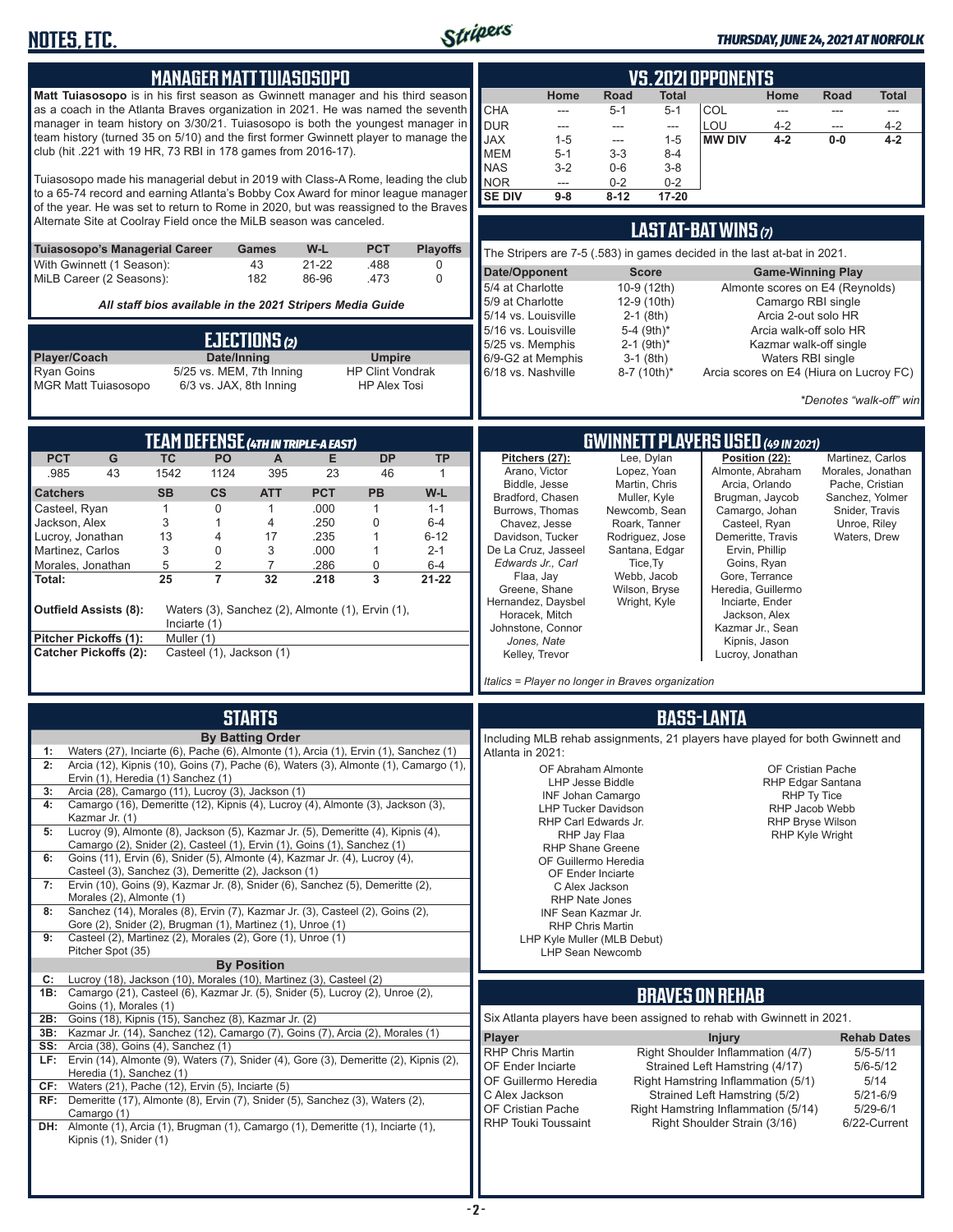# **STARTING PITCHER**



**ON BRAVES 40-MAN ROSTER**

#### *THURSDAY, JUNE 24, 2021 AT NORFOLK*

# **60 JASSEEL DE L**

**B/T:** R/R **BORN:** 6/26/97 in Hato Mayor, Dominican Republic (Age 23)<br>**HT:** 6-1 **ACQUIRED:** Signed by the Atlanta Braves as a non-drafted f **HT:** 6-1 **ACQUIRED:** Signed by the Atlanta Braves as a non-drafted free agent **WT:** 200 (6/1/15) **BIO ON PAGE 38 OF MEDIA GUIDE**

*TONIGHT'S START:* De La Cruz makes his 10th appearance and eighth start of the season in game three of a six-game series at Norfolk ... It is the 86th appearance (58th start) of his MiLB career ... All-time as a starter, he is 11-18 with a 4.07 ERA and .231 BAA in 57 outings ... Is seeking his first career Triple-A win, and attempting to snap a three-start stretch of allowing four-or-more runs (0-2, 11.12 ERA, 14 ER in 11.1 IP, 3 HR, 7 BB, 12 SO, .347 BAA).

*PROSPECTING:* De La Cruz is currently ranked Atlanta's No. 8 prospect by MLB.com ... He entered the season ranked the Braves' No. 13 prospect by *Baseball America*.

*2021 SEASON:* Began the season on Gwinnett's Opening Night roster after pitching at the Alternate Training Site at Coolray Field in April ... Recalled by Atlanta on 5/8, but did not make his MLB debut before being optioned to Gwinnett on 5/10 ... Began his tenure with the Stripers out of the bullpen (0-0, 5.40 ERA in 2G) ... Posted an 8.0-inning scoreless streak (2 H, 0 BB, 9 SO) over three outings (2 starts) from 5/11-5/19 ... Logged a season-high 5.0 IP on 6/1 vs. Jacksonville (ND, 3 H, 1 ER, 3 BB, 6 SO).

*2020 SEASON:* Was a member of Atlanta's 60-man player pool and spent the majority of the season at the Alternate Site in Gwinnett ... Recalled by the Braves for the first time in his career on 9/15, but did not make his MLB debut (optioned on 9/16).

*CAREER ACCOLADES:* **2019:** Florida State League Pitcher of the Week on 5/19 after tossing the first no-hitter in Advanced-A Florida FireFrogs history on 5/18 vs. Jupiter (9.0 IP, 2 BB, 4 SO, 89 pitches in 12-0 win).

|              | <b>DE LA CRUZ'S OVERALL STATS</b> |            |            |       |           |           |           |            |                       |  |  |  |  |
|--------------|-----------------------------------|------------|------------|-------|-----------|-----------|-----------|------------|-----------------------|--|--|--|--|
| Year         | Team                              | W-L        | <b>ERA</b> | G/GS  | <b>HR</b> | <b>BB</b> | <b>SO</b> | <b>BAA</b> | <b>WHIP</b>           |  |  |  |  |
| 12021        | Gwinnett (AAA)                    | $0 - 2$    | 6.28       | 9/7   | -5        | 11        | 33        | .252       | $1.36$ $\blacksquare$ |  |  |  |  |
| MiLB Career: |                                   | 16-19      | 3.87       | 85/57 | 22        | 135       | 293       | .225       | $1.25$                |  |  |  |  |
| MLB Career:  |                                   | <u>ດ-ດ</u> | ---        | 0/0   |           |           |           | ---        |                       |  |  |  |  |

|          | DE LA CRUZ'S 2021 SPLITS (WITH GWINNETT) |           |                    |
|----------|------------------------------------------|-----------|--------------------|
| Home:    | 0-1, 6.64 ERA (6G)                       | Road:     | 0-1, 5.40 ERA (3G) |
| Day:     | 0-1, 8.31 ERA (1G)                       | Night:    | 0-1, 5.92 ERA (8G) |
| Starter: | 0-2, 6.33 ERA (7G)                       | Reliever: | 0-0, 5.40 ERA (2G) |
| Vs. LHB: | .300 BAA, 1 HR                           | Vs. RHB:  | .213 BAA, 4 HR     |

|         | DE LA CRUZ VS. NORFOLK |            |   |           |     |   |    |           |           |    |  |  |  |
|---------|------------------------|------------|---|-----------|-----|---|----|-----------|-----------|----|--|--|--|
|         | W-L                    | <b>ERA</b> | G | <b>GS</b> | ΙP  | н | ER | <b>HR</b> | <b>BB</b> | SΟ |  |  |  |
| 2021:   | 0-0                    | $- - -$    |   |           | 0.0 |   |    |           |           |    |  |  |  |
| Career: | 0-0                    | $ -$       |   |           | ი ი |   |    |           |           |    |  |  |  |

|             | <b>DE LA CRUZ'S HIGHS &amp; LOWS</b> |                                  |  |  |  |  |  |  |  |  |  |
|-------------|--------------------------------------|----------------------------------|--|--|--|--|--|--|--|--|--|
|             | <b>Season</b>                        | Career (MiLB and MLB)            |  |  |  |  |  |  |  |  |  |
| IP:         | $5.0$ (6/1 vs. JAX)                  | 9.0 (5/18/19, FLA vs. JUP)       |  |  |  |  |  |  |  |  |  |
| SO:         | 6 (2x, last: 6/6 vs. JAX)            | 10 (7/7/19, MIS vs. BLX)         |  |  |  |  |  |  |  |  |  |
| BB:         | 4 (6/12 @ MEM)                       | 5 (3x, last: 7/15/19, MIS @ JAX) |  |  |  |  |  |  |  |  |  |
| н:          | 6 (2x, last: 6/18 vs. NAS)           | 9 (8/4/18, ROM @ GVL)            |  |  |  |  |  |  |  |  |  |
| ER:         | 6 (6/18 vs. NAS)                     | 8 (7/4/18, ROM @ ASH)            |  |  |  |  |  |  |  |  |  |
| Low-Hit CG: |                                      | 0 Hits (5/18/19, FLA vs. JUP)    |  |  |  |  |  |  |  |  |  |
| Low-ER CG:  |                                      | 0 Runs (5/18/19, FLA vs. JUP)    |  |  |  |  |  |  |  |  |  |

|             | DE LA CRUZ'S 2021 STARTS (ALL LEVELS)                                                                                                                  |           |     |   |  |  |  |  |  |           |                           |          |                                                       |
|-------------|--------------------------------------------------------------------------------------------------------------------------------------------------------|-----------|-----|---|--|--|--|--|--|-----------|---------------------------|----------|-------------------------------------------------------|
| <b>Team</b> | Date/Opp.<br>Opp. Starter<br><b>BB</b><br>NP-S<br><b>Final</b><br><b>Notes</b><br><b>Result</b><br><b>HR</b><br><b>SO</b><br><b>IP</b><br>ER<br>н<br>R |           |     |   |  |  |  |  |  |           |                           |          |                                                       |
| <b>GWN</b>  | 5/14 vs. LOU                                                                                                                                           | <b>ND</b> | 3.0 |   |  |  |  |  |  | $35 - 25$ | Riley O'Brien             | W. 2-1   | Faced 9 batters in his first Triple-A start           |
| <b>GWN</b>  | 5/19 at NAS                                                                                                                                            | <b>ND</b> | 4.0 |   |  |  |  |  |  | 53-31     | Wade LeBlanc              |          | L, 4-5 (10) Set season highs for innings, striekouts. |
| <b>GWN</b>  | 5/26 vs. MEM                                                                                                                                           | <b>ND</b> | 3.2 | 4 |  |  |  |  |  | 65-41     | Bernardo Flores Jr.       | W. 11-5  | Most ER in a start since 7/26/19 at Jackson.          |
| <b>GWN</b>  | 6/1 vs. JAX                                                                                                                                            | <b>ND</b> | 5.0 |   |  |  |  |  |  | 73-45     | Daniel Castano            | $L. 2-6$ | Left with 2-1 lead in longest start of 2021.          |
| <b>GWN</b>  | $6/6$ vs. JAX                                                                                                                                          | L. 0-1    | 4.1 |   |  |  |  |  |  | 80-55     | Parker Bugg               | $L.3-6$  | First loss since 8/8/19 with MIS at JAX.              |
| <b>GWN</b>  | 6/12 at MEM                                                                                                                                            | $L. 0-2$  | 3.2 |   |  |  |  |  |  | 76-44     | <b>Matthew Liberatore</b> | L. 1-6   | Most walks since 7/15/19 with MIS at JAX (5).         |
| <b>GWN</b>  | 6/18 vs. NAS                                                                                                                                           | <b>ND</b> | 3.1 |   |  |  |  |  |  | 73-44     | Alec Bettinger            | W. 8-7   | Largest comeback win for GWN this season.             |
|             |                                                                                                                                                        |           |     |   |  |  |  |  |  |           |                           |          |                                                       |

|                     | <b>STRIPERS STARTING PITCHERS</b>                                                                    |       |    |  |           |                       |                                                                        |  |  |  |  |  |  |  |
|---------------------|------------------------------------------------------------------------------------------------------|-------|----|--|-----------|-----------------------|------------------------------------------------------------------------|--|--|--|--|--|--|--|
| <b>Pitcher</b>      | W-L<br><b>Last Gwinnett Start</b><br><b>ERA</b><br>GS<br><b>Run Support</b><br><b>Team W-L</b><br>QS |       |    |  |           |                       |                                                                        |  |  |  |  |  |  |  |
| Davidson, Tucker    | $2 - 1$                                                                                              | 0.90  |    |  | $2 - 1$   | 5.33 RPG (16 Tot.)    | 5/23 at NAS (L): 6.0 IP, 1 H, 1 R, 1 ER, 1 BB, 9 SO, 1 HR (82p/51s)    |  |  |  |  |  |  |  |
| De La Cruz, Jasseel | $0 - 2$                                                                                              | 6.33  |    |  | $3 - 4$   | 2.00 RPG (14 Tot.)    | 6/18 vs. NAS (ND): 3.1 IP, 6 H, 6 R, 6 ER, 2 BB, 3 SO, 2 HR (73p/44s)  |  |  |  |  |  |  |  |
| Johnstone, Connor   | 1-6                                                                                                  | 7.63  | 10 |  | $3 - 7$   | 2.00 RPG (20 Tot.)    | 6/23-G2 at NOR (L): 2.2 IP, 7 H, 5 R, 5 ER, 1 BB, 2 SO, 2 HR (49p/34s) |  |  |  |  |  |  |  |
| Muller, Kyle        | $2 - 1$                                                                                              | 4.60  |    |  | $6 - 1$   | 4.71 RPG (33 Tot.)    | 6/9-G2 at MEM (ND): 6.0 IP, 1 H, 1 R, 1 ER, 2 BB, 6 SO (88p/53s)       |  |  |  |  |  |  |  |
| Rodriguez, Jose     | $0 - 1$                                                                                              | 19.64 |    |  | $0 - 2$   | $0.00$ RPG $(0$ Tot.) | 6/23-G1 at NOR (L): 0.2 IP, 7 H, 8 R, 8 ER, 1 BB, 0 SO, 1 HR (37p/22s) |  |  |  |  |  |  |  |
| Wilson, Bryse       | $4 - 1$                                                                                              | 4.36  | 6  |  | $5-1$     | 3.50 RPG (21 Tot.)    | 6/15 vs. NAS (W): 6.0 IP, 6 H, 1 R, 1 ER, 1 BB, 9 SO, 1 HB (86p/57s)   |  |  |  |  |  |  |  |
| Wright, Kyle        | $1 - 2$                                                                                              | 3.76  |    |  | $2 - 6$   | 1.63 RPG (13 Tot.)    | 6/17 vs. NAS (ND): 5.0 IP, 6 H, 1 R, 1 ER, 4 BB, 5 SO, 1 WP (87p/47s)  |  |  |  |  |  |  |  |
| Total:              | $10 - 14$                                                                                            | 5.04  | 43 |  | $21 - 22$ | 2.72 RPG (117 Tot.)   |                                                                        |  |  |  |  |  |  |  |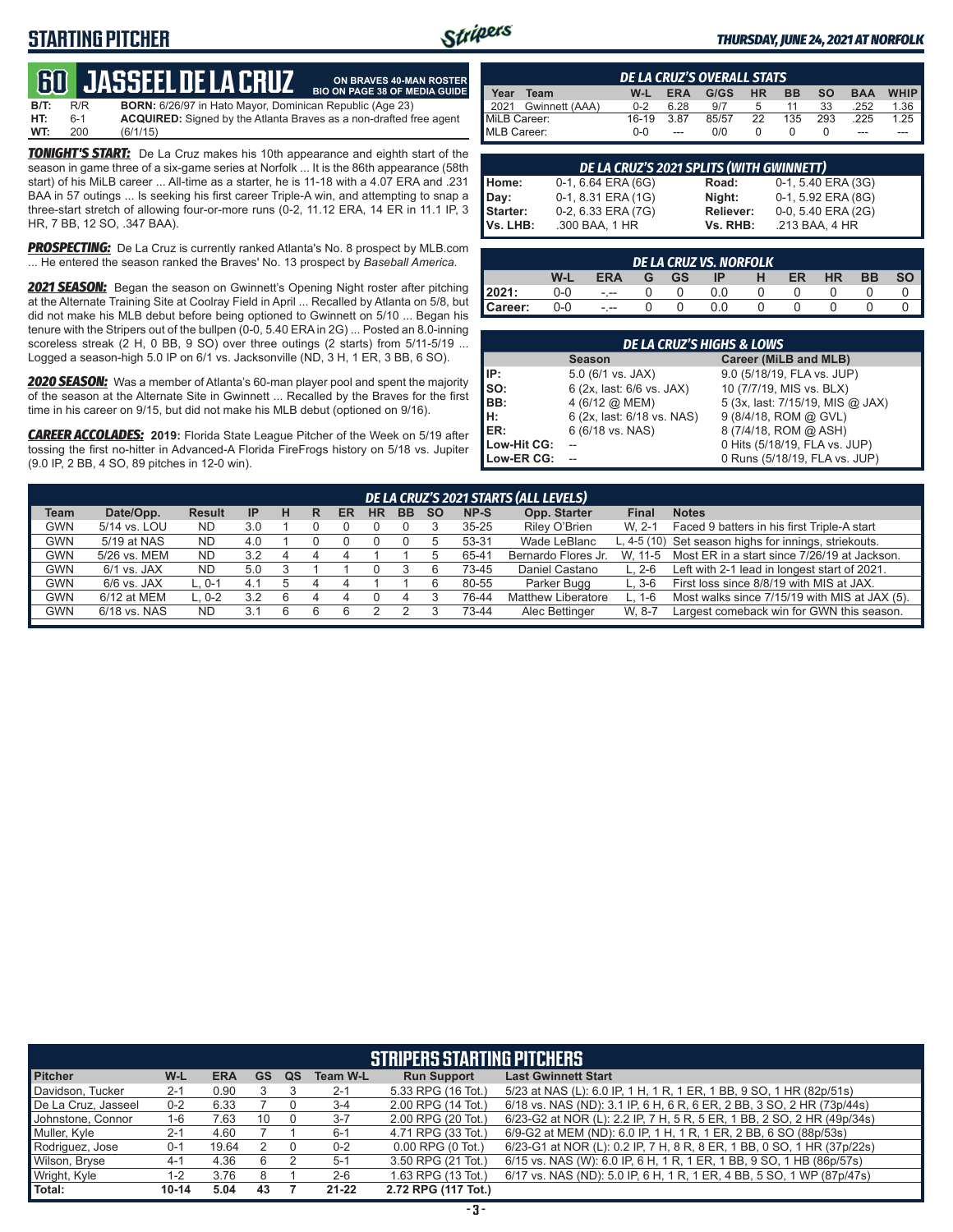

|                     | <b>RELIEF SUMMARY (CURRENT STRIPERS ONLY)</b> |            |    |           |                          |               |              |                                                                    |                         |  |  |  |
|---------------------|-----------------------------------------------|------------|----|-----------|--------------------------|---------------|--------------|--------------------------------------------------------------------|-------------------------|--|--|--|
| <b>Pitcher</b>      | W-L                                           | <b>ERA</b> | G  | <b>GF</b> | <b>HLD</b>               | <b>SV/OPP</b> | <b>IR/RS</b> | <b>Last Gwinnett Relief Outing</b>                                 | <b>Scoreless Streak</b> |  |  |  |
| Arano, Victor       | $0 - 1$                                       | 3.00       | 12 | 4         | 2                        | 1/3           | 0/0          | 6/23-G1 at NOR: 2.0 IP, 0 H, 0 R, 0 BB, 2 SO (27p/21s)             | 2G (3.0 IP)             |  |  |  |
| Biddle, Jesse (L)   | $0 - 1$                                       | 2.89       | 9  |           |                          | 0/1           | 2/0          | 6/23-G2 at NOR: 1.0 IP, 0 H, 0 R, 0 BB, 1 SO (11p/6s)              | 1G (1.0 IP)             |  |  |  |
| Bradford, Chasen    | $2 - 0$                                       | 3.10       | 13 |           | $\mathcal{P}$            | 0/1           | 2/2          | 6/20 vs. NAS: 1.0 IP, 2 H, 2 R, 2 ER, 2 BB, 0 SO, 1 HR (21p/11s)   | $-3G$                   |  |  |  |
| Burrows, Thomas (L) | $1 - 0$                                       | 3.86       | 12 |           | 3                        | 0/0           | 5/0          | 6/23-G2 at NOR: 1.1 IP, 1 H, 0 R, 1 BB, 3 SO (25p/13s)             | 2G (2.1 IP)             |  |  |  |
| De La Cruz. Jasseel | $0 - 0$                                       | 5.40       |    |           |                          | 0/0           | 0/0          | 5/11 vs. LOU: 1.0 IP, 0 H, 0 R, 0 BB, 1 SO (9p/7s)                 | 1G (1.0 IP)             |  |  |  |
| Flaa, Jay           | $0 - 1$                                       | 0.00       | 9  | 4         |                          | 0/0           | 2/0          | 6/20 vs. NAS: 1.0 IP, 0 H, 0 R, 2 BB, 1 SO (23p/12s)               | 2G (2.0 IP)             |  |  |  |
| Horacek, Mitch (L)  | $1 - 1$                                       | 6.14       |    |           | $\overline{\phantom{a}}$ | 0/0           | 0/0          | 6/23-G1 at NOR: 1.0 IP, 2 H, 1 R, 1 ER, 0 BB, 2 SO, 1 HR (17p/13s) | $-1G$                   |  |  |  |
| Johnstone, Connor   | $0 - 0$                                       | 0.00       |    |           |                          | 0/0           | 5/3          | 5/18 at NAS: 1.1 IP, 0 H, 0 R, 0 BB, 1 SO (14p/11s)                | 2G (4.1 IP)             |  |  |  |
| Kelley, Trevor      | $0 - 1$                                       | 2.31       | 11 | 6         |                          | 0/1           | 4/1          | 6/20 vs. NAS: 1.0 IP, 0 H, 0 R, 2 BB, 1 SO (16p/6s)                | 4G (4.0 IP)             |  |  |  |
| Lee, Dylan (L)      | $1 - 0$                                       | 1.42       | 12 |           | 2                        | 0/0           | 3/0          | 6/23-G1 at NOR: 2.1 IP, 0 H, 0 R, 0 BB, 2 SO (33p/25s)             | 4G (6.1 IP)             |  |  |  |
| Lopez, Yoan         | $2 - 1$                                       | 2.16       | 8  |           |                          | 0/1           | 2/2          | 6/23-G2 at NOR: 1.0 IP, 0 H, 0 R, 0 BB, 1 SO (11p/7s)              | 1G (1.0 IP)             |  |  |  |
| Tice. Tv            | $0 - 0$                                       | 2.08       |    |           |                          | 0/0           | 2/0          | 6/18 vs. NAS: 1.0 IP, 0 H, 0 R, 0 BB, 3 SO (12p/12s)               | 2G (2.0 IP)             |  |  |  |
| Webb, Jacob         | $0 - 0$                                       | 3.18       | 6  | 5         | ٠                        | 1/1           | 0/0          | 6/13 at MEM: 0.2 IP, 0 H, 2 R, 2 ER, 3 BB, 0 SO, 2 WP (29p/15s)    | $-1G$                   |  |  |  |

|                                | <b>STRIPERS PITCHING BREAKDOWN</b> |            |       |             |     |           |                         |           |            |  |  |
|--------------------------------|------------------------------------|------------|-------|-------------|-----|-----------|-------------------------|-----------|------------|--|--|
|                                | W-L                                | <b>ERA</b> | IP    | R           | ER  | <b>HR</b> | <b>BB</b>               | <b>SO</b> | <b>BAA</b> |  |  |
| Starters:                      | $10 - 14$                          | 5.04       | 184.0 | 108         | 103 | 26        | 68                      | 192       | $.270$ F   |  |  |
| <b>Relievers:</b>              | $11 - 8$                           | 2.97       | 190.2 | 72          | 63  | 20        | 67                      | 217       | .215 l     |  |  |
| Total:                         | $21 - 22$                          | 3.99       | 3742  | 180         | 166 | 46        | 135                     | 409       | $.243$ J   |  |  |
| <b>Saves/Opp:</b> 4/14 (28.6%) |                                    |            |       | Holds: $16$ |     |           | IR/Scored: 30/8 (26.7%) |           |            |  |  |

|                                         | <b>PITCHING BY MONTH</b> |            |       |    |    |           |    |           |            |  |  |  |
|-----------------------------------------|--------------------------|------------|-------|----|----|-----------|----|-----------|------------|--|--|--|
|                                         | W-L                      | <b>ERA</b> | IP    | R  | ER | <b>HR</b> | BB | <b>SO</b> | <b>BAA</b> |  |  |  |
| May:                                    | 14-10                    | 3.50       | 211.0 | 90 | 82 | 28        | 65 | 240       | .222       |  |  |  |
| June:<br>July:<br>August:<br>September: | $7 - 12$                 | 4.62       | 163.2 | 90 | 84 | 18        | 70 | 169       | .270       |  |  |  |

| <b>SCORELESS INNINGS STREAKS (10-PLUS INNINGS)</b> |           |                       |                       |  |  |  |  |  |  |  |
|----------------------------------------------------|-----------|-----------------------|-----------------------|--|--|--|--|--|--|--|
| Pitcher                                            | Length    | <b>Dates</b>          | <b>Stats</b>          |  |  |  |  |  |  |  |
| Bradford                                           | $16.0$ IP | 5/7-6/13 (10G)        | 1-0, 6 H, 3 BB, 12 SO |  |  |  |  |  |  |  |
|                                                    | $12.0$ IP | 5/25-6/5 (3GS)        | 1-0, 11 H, 3 BB, 8 SO |  |  |  |  |  |  |  |
| Wright<br>Roark                                    | $11.0$ IP | $6/4$ -Current $(5G)$ | 1-0, 8 H, 4 BB, 11 SO |  |  |  |  |  |  |  |

## **VICTOR ARANO - RHP - #54**

- **• 2021 with GWN: 5/14 vs. LOU:** Locked down GWN's first save of 2021 (1.0 IP, 1 H). **• 2021 with ATL:** Recalled on 5/8, but did not pitch ... Optioned on 5/10 ... DFA'd and outrighted to Gwinnett on 6/6.
- **• Spring Training:** 0-1, 34.71 ERA, .538 BAA, 1 SV in 3G with Atlanta.
- **• 2020:** Was a member of Philadelphia's 60-man player pool, but spent the entire year at the Alternate Site in Lehigh Valley ... DFA'd by the Phillies on 1/18.
- **• 2019:** Limited to just 6G with Triple-A Lehigh Valley (2-0, 0.00 ERA in 3G) and Philadelphia (1-0, 3.86 ERA in 3G) ... Was on injured list from 4/20-end of season (right elbow inflammation).
- **• Acquired:** Claimed off waivers from Philadelphia (1/22/21) ... Originally signed by the Los Angeles Dodgers as a non-drafted free agent (4/4/13).
- **• MLB Career:** 3-2, 2.65 ERA, .224 BAA, 3 SV in 73G with Philadelphia (2017-19).

#### **JESSE BIDDLE - LHP - #48**

- **• 2021 with GWN: 5/22-6/13:** Posted a 1.50 ERA (1 ER in 6.0 IP) over 6 outings.
- **• 2021 with ATL:** Had his contract selected on 4/17, pitched in 8G with the Braves (0-0, 8.44 ERA, 10 ER in 10.2 IP) ... DFA'd on 5/17, outrighted to Gwinnett on 5/19.
- **• Spring Training:** 0-0, 3.00 ERA, .257 BAA, 2 SV in 9G with Cincinnati ... Released on 3/26 after re-signing as MiLB FA on 12/11/20.
- **• 2020:** Opened the year at Cincinnati's Alternate Training Site ... Contract selected on 8/25 (0-0, 0.00 ERA, 0 ER in 0.2 IP in 1G) ... Placed on 10-day injured list on 8/29 (left shoulder impingement) and missed the remainder of the year.
- **• Acquired:** MiLB FA (4/2/21) ... Originally Philadelphia's 1st-round pick (27th overall) in 2010 out of Germantown Friends High School (Philadelphia, PA).
- **• MLB Career:** 6-2, 5.07 ERA, .261 BAA, 1 SV in 99G with ATL (2018-19, 2021), SEA (2019), TEX (2019), CIN (2020).

## **CHASEN BRADFORD - RHP - #28**

- **• 2021 with GWN: 5/7-6/13:** Posted a team-best 16.0-inning scoreless streak over 10G (6 H, 3 BB, 12 SO) ... **5/15 vs. LOU:** Earned first win (2.0 IP, 1 H, 0 R, 2 SO).
- **• Spring Training:** Did not pitch in Atlanta's MLB camp.
- **• 2020:** Re-signed by Seattle to an MiLB deal on 1/15, but was not included on the Mariners' 60-man player pool ... Did not play.
- **• 2019:** Split time between Seattle (0-0, 4.86 ERA, 1 SV in 12G) and Triple-A Tacoma (0-0, 6.75 ERA, 1 SV in 5G).
- **• Acquired:** MiLB FA (3/15/21) ... Originally the New York Mets' 35th round pick in 2011 out of the University of Central Florida.
- **• MLB Career:** 7-0, 3.89 ERA, .253 BAA, 1 SV in 86G with NYM, SEA (2017-19).

### **THOMAS BURROWS - LHP - #49**

- **• 2021 with GWN: 5/26 vs. MEM:** Earned his first win (1.0 IP, 0 H, 0 R, 2 SO).
- **• MLB.com Prospect Rankings:** #21 (Braves Top 30).
- **• Spring Training:** 0-1, 6.75 ERA, .222 BAA, 0 SV in 4G with Atlanta.
- **• 2020:** Was an NRI to Spring Training, but not included on 60-man player pool. **• 2019:** Went 2-4 with a 4.42 ERA, .221 BAA, and 7 saves (7-for-9) in 43G between Double-A Mississippi and Gwinnett ... Stranded 16 of 17 inherited runners with the Stripers (94.1%) ... Won Atlanta's Bill Lucas Award for community service.
- **• Acquired:** Via trade with Seattle (1/11/17) ... Originally the Mariners' 4th-round pick in 2016 out of the University of Alabama.

# **JAY FLAA - RHP - #45**

- **• 2021 with GWN: Has not allowed an ER over 9G (1 R in 9.0 IP, 6 H, 7 BB, 15 SO)**.
- **• 2021 with ATL:** From 5/23-5/30, went 0-0 with a 27.00 ERA (4 ER in 1.1 IP) in 1G.
- **• 2021 with BAL:** Contract selected by Baltimore on 4/26 and made his MLB debut on 4/27 vs. the NY Yankees (1.1 IP, 2 BB, 1 SO, struck out Aaron Judge) ... Optioned on 4/28, appeared in 1G with Triple-A Norfolk (0-0, 16.20) ... DFA'd on 5/8.
- **• Spring Training:** 0-0, 3.38 ERA, .200 BAA, 0 SV in 3G with Baltimore.
- **• 2020:** Was not on Baltimore's 60-man player pool, did not play.
- **• 2019:** Went 2-5 with a 4.69 ERA, .256 BAA, and 5 SV in 40G (3 starts) between Double-A Bowie and Norfolk (2-3, 5.24 ERA, 4 SV in 29G during Triple-A debut).
- **• Acquired:** Claimed off waivers from Baltimore (5/11/21) ... Originally the Orioles' 6th-round pick in 2015 out of North Dakota State University (Fargo, ND).
- **• MLB Career:** 0-0, 13.50 ERA, .300 BAA in 2G with Baltimore, Atlanta (2021).

## **MITCH HORACEK - LHP - #59**

- **• 2020 with GWN: 5/14 vs. LOU:** Earned his first win as a Striper (1.0 IP, 1 H, 0 R) ... Was on the Development List from 5/25-5/30 and 6/2-6/15.
- **• Spring Training:** Did not pitch in Atlanta's MLB camp.
- **• 2020:** Signed with Minnesota, but was not on the Twins' 60-man player pool.
- **• 2019:** Pitched for both Double-A Hartford (4-0, 2.48 ERA in 34G) and Triple-A
- Albuquerque (1-1, 18.75 ERA in 12G) in the Colorado Rockies organization. **• Acquired:** MiLB FA (3/25/21) ... Originally Baltimore's 9th-round pick in 2013 out of Dartmouth College (Hanover, NH).

#### **TREVOR KELLEY - RHP - #43**

- **• 2021 with GWN: 5/12-5/23:** Did not allow a run over 3.2 IP in his first 4G.
- **• Spring Training:** Did not pitch in Chicago Cubs' MLB camp ... Released on 4/23. **• 2020:** Pitched in 4G with Philadelphia, going 0-0 with a 10.80 ERA ... Outrighted on 8/14 and spent the rest of the season at the Phillies Alternate Site.
- **• 2019:** In 52G with Triple-A Pawtucket, went 5-5 with a 1.79 ERA, .216 BAA, and 12 SV ... Was an International League Midseason and Postseason All-Star and a *Baseball America* Triple-A All-Star ... Led IL in appearances and was T-1st in saves ... Made MLB debut on 7/2 at Toronto and logged 10G with Boston (0-3, 8.64 ERA).
- **• Acquired:** MiLB FA (4/28/21) ... Originally Boston's 36th-round pick in 2015 out of the University of North Carolina at Chapel Hill.
- **• MLB Career:** 0-3, 9.26 ERA, .347 BAA, 0 SV in 14G with BOS (2019), PHI (2020).

# **DYLAN LEE - LHP - #58**

- **• 2021 with GWN: Has a 0.96 ERA (1 ER in 11.1 IP) and .154 BAA over his last 8G since 5/26** ... **5/4 at CLT:** Earned the win in his Stripers' debut (2.0 IP, 1 H, 1 R, 0 ER, 0 BB, 3 SO in 10-9 win in 12 innings) ... **6/11 at MEM:** Recorded his first pro hit, a double (1-for-2, R).
- **• Spring Training:** 0-0, 0.00 ERA, 0 SV in 2G with Miami ... Released on 3/29.
- **• 2020:** Was a non-roster invite to Marlins Spring Training, but was not on Miami's 60-man player pool ... Did not play.
- **• 2019:** Logged 45G between Double-A Jacksonville (0-3, 1.91 ERA, .176 BAA, 13 SV in 32G) and Triple-A New Orleans (1-3, 4.71 ERA, .329 BAA, 0 SV in 13G).
- **• Acquired:** MiLB FA (4/15/21) ... Originally Miami's 10th-round pick in 2016 out of Cal State Fresno (Fresno, CA).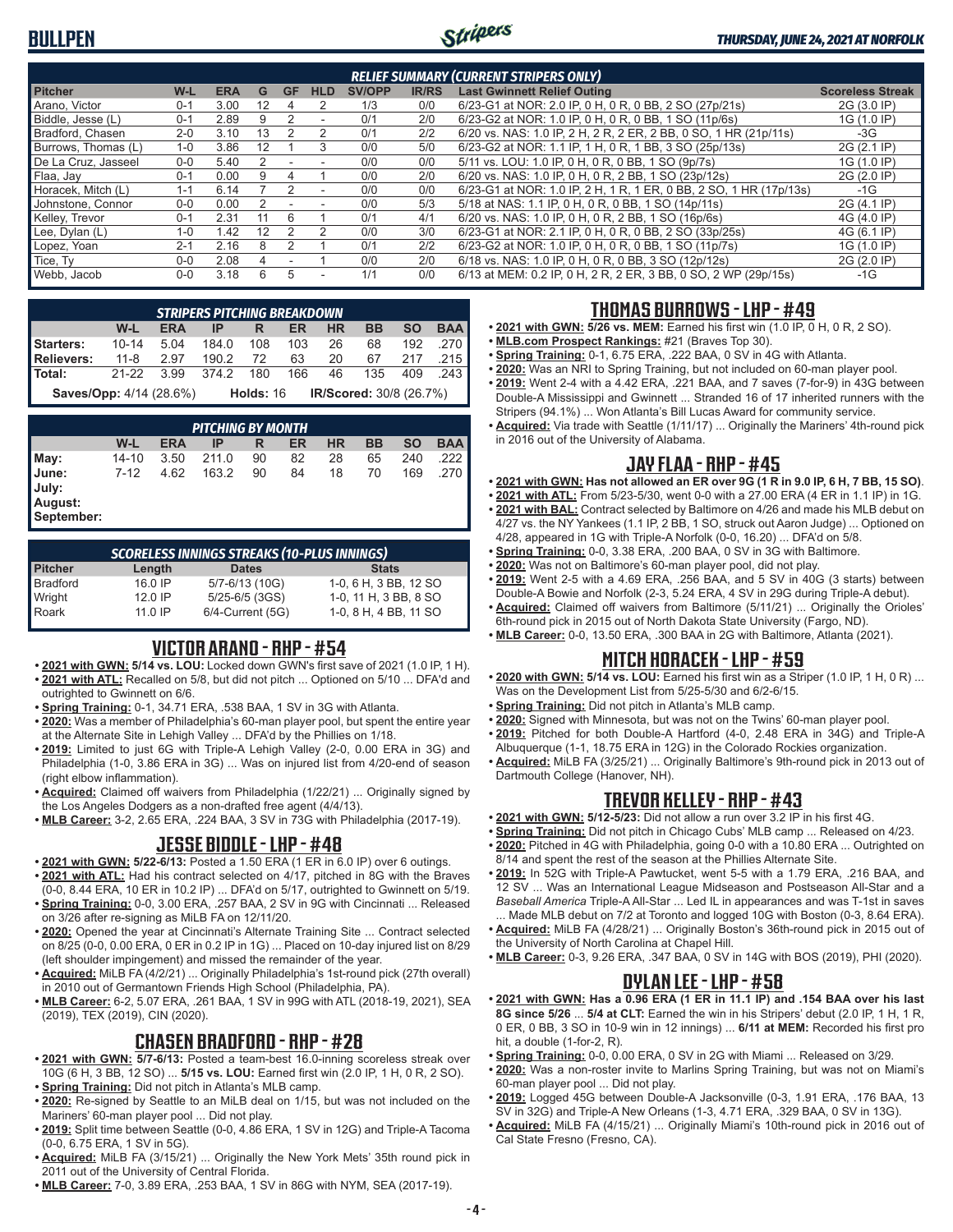# **BULLPEN**

#### **YOAN LOPEZ - RHP - #55**

- **• 2021 with GWN:** Has earned both of his wins with the Stripers in extra innings, 6/9- G2 at MEM (1.0 IP, 1 H, 0 R in 3-1 win in 8 innings) and 6/18 vs. NAS (1.0 IP, 2 H, 1 R, 0 ER, 1 SO in 8-7 win in 10 innings).
- **• 2021 with ARI:** Began the season on Arizona's Opening Day roster ... In 2 stints, went 0-0 with a 6.57 ERA (9 ER in 12.1 IP) and 0 SV (0-for-3) in 13G ... DFA'd on 5/20, traded to Atlanta on 5/22 and optioned to Gwinnett.
- **• Spring Training:** 1-0, 4.91 ERA, .214 BAA, 0 SV in 8G with Arizona.
- **• 2020:** In 20G with Arizona, went 0-1 with a 5.95 ERA, .269 BAA, and 2 holds. **• 2019:** Set MLB career highs in G (70) and holds (21), going 2-7 with a 3.41 ERA, .232 BAA, and 1 SV (1-for-4) with the D-backs.
- **• Acquired:** Via trade with Arizona in exchange for CF Deivi Estrada (5/22/21) ... Originally signed by the D-backs as a NDFA out of Cuba (1/16/15).
- **• MLB Career:** 2-8, 4.25 ERA, .252 BAA, 1 SV in 113G with Arizona (2018-21).

### **TY TICE - RHP - #53**

- **• 2021 with GWN: 6/10 at MEM:** Threw 1.0 scoreless IP (0 H, 0 BB, 1 SO) in his Stripers debut, combining with 5 pitchers on a 2-hit shutout.
- **• 2021 with ATL:** Recalled on 6/20 and pitched once (6/21 at NYM, 1.0 IP, 1 H, 0 R, 1 BB, 0 SO) ... Optioned back to Gwinnett on 6/24.
- **• 2021 with TOR:** Recalled from the Alternate Training Site 3 times (4/9, 4/24, 5/22), went 0-0 with a 5.14 ERA (4 ER in 7.0 IP) in 4G during his MLB debut ... Also pitched once for Triple-A Buffalo (0 ER in 1.0 IP) ... DFA'd on 5/30.
- **• Spring Training:** 1-0, 9.00 ERA, .273 BAA, 0 SV in 6G with Toronto.
- **• 2020:** Spent the entire year at the Blue Jays' Alternate Training Site ... Did not reach the Majors ... Had his contract selected by Toronto on 11/20.
- **• 2019:** Between Double-A New Hampshire and Triple-A Buffalo, went 3-4 with a 2.34 ERA, .196 BAA, and 8 saves (8-for-12) in 46 relief appearances.
- **• Acquired:** Via trade from Toronto in exchange for cash (6/4/21) ... Originally the Blue Jays' 16th-round pick in 2017 out of Central Arkansas.
- **• MLB Career:** 0-0, 4.50 ERA, .303 BAA in 5G with Toronto, Atlanta (2021).

### **JACOB WEBB - RHP - #71**

- **• 2021 with GWN: 6/9-G1 at MEM:** Tallied first save of the year (1.0 IP, 0 H, 0 R, 1 SO in 5-4 win) ... **5/26-6/9:** Struck out 5 over 5.0 scoreless innings (2 H, 0 BB) in 5G.
- **• 2021 with ATL:** Recalled 4 times (4/7, 4/10, 6/5, 6/17) ... In 17G with the Braves, is 1-2 with a 5.29 ERA (10 ER in 17.0 IP) and a .324 BAA.
- **• Spring Training:** 1-0, 2.57 ERA, .222 BAA, 2 HLD in 7G with Atlanta ... Optioned to the Alternate Training Site in Gwinnett on 3/25.
- **• 2020:** Assigned to the Alternate Training Site on 7/19, but missed over a month with a right shoulder strain (placed on 60-day injured list on 7/20) ... Activated on 9/8 and went 0-0 with a 0.00 ERA (0 ER in 10.0 IP) and .200 BAA in 8G ... Made his MLB Postseason debut, going 0-0 with a 9.00 ERA (3 ER in 3.0 IP) in 3G.
- **• 2019:** Made his MLB debut with Atlanta, going 4-0 with a 1.39 ERA (5 ER in 32.1 IP), .205 BAA, 9 holds, and 2 saves (2-for-4) in 36G ... Also logged 10G with Gwinnett (0-1, 6.97 ERA, .225 BAA, 1 SV).
- **• Acquired:** Braves' 18th-round pick in 2014 out of Tabor College (Hillsboro, KS).
- **• MLB Career:** 5-2, 2.28 ERA, .243 BAA, 2 SV in 61G with Atlanta (2019-21).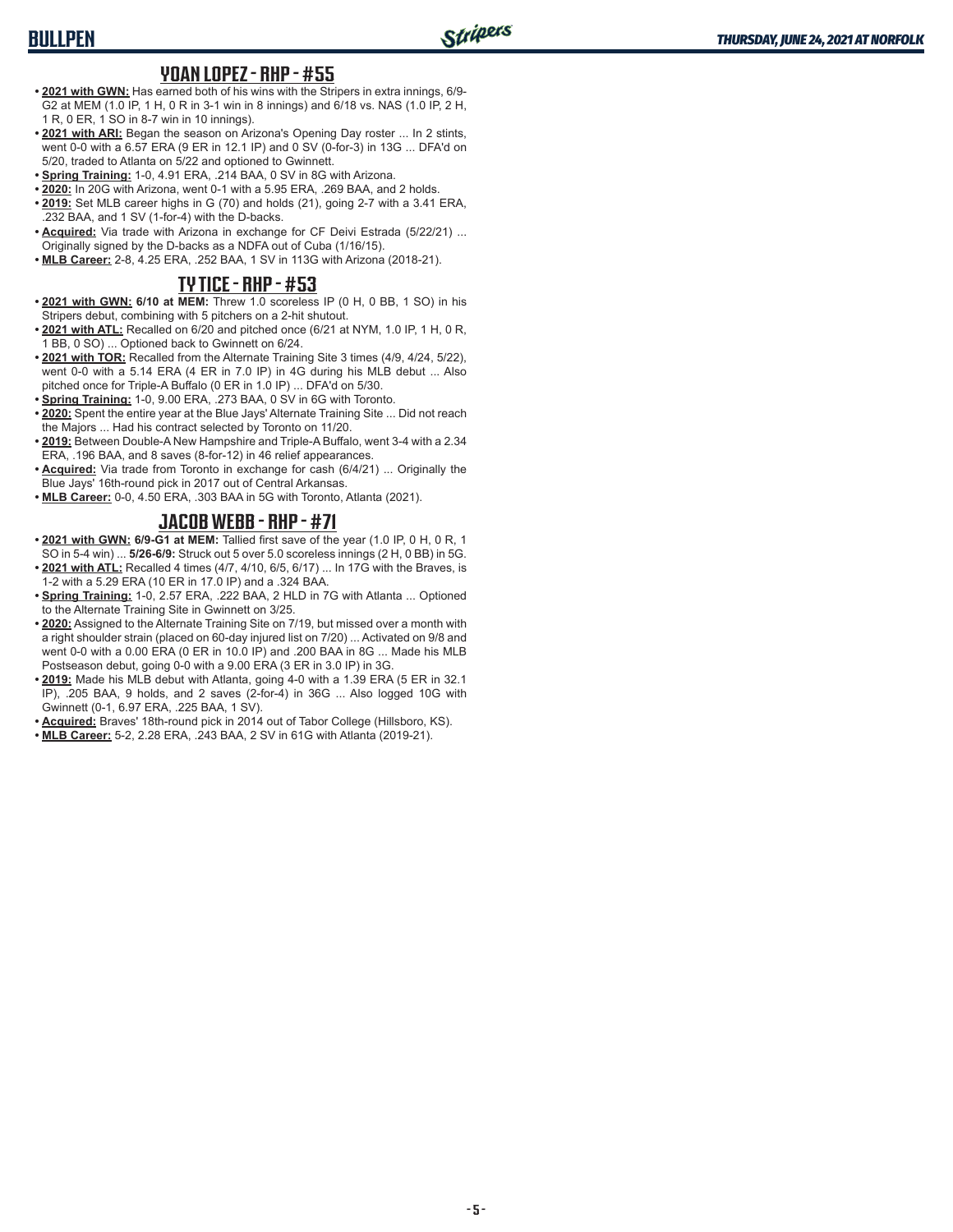#### Stripers **OFFENSE** *THURSDAY, JUNE 24, 2021 AT NORFOLK TOTAL:* .248, 53 HR, .762 OPS *RISP:* .254, 13 HR, .763 OPS *RUNS/INNING: 1 2 3 4 5 6 7 8 9 X TOT Vs. LHP:* .257, 25 HR, .801 OPS *RISP/2O:* .210, 5 HR, .659 OPS **Stripers:** 35 25 14 20 23 24 26 31 19 10 227 *Vs. RHP:* .241, 28 HR, .736 OPS *LOADED:* .267, 2 HR, .805 OPS **Opponents:** 32 23 21 23 11 20 17 16 7 10 180

|                   |                                     | <b>BATTER'S BOX (CURRENT STRIPERS ONLY)</b> |                          |                              |
|-------------------|-------------------------------------|---------------------------------------------|--------------------------|------------------------------|
| Player            | <b>Season with GWN</b>              | 6/23 at NOR                                 | <b>Active Hit Streak</b> | <b>Series at NOR</b>         |
| Arcia, Orlando    | .310, 11 HR, 26 RBI, 4 SB, .942 OPS | 1-6, R, RBI, BB                             | -1G                      | $.167(1-6)$ , R, RBI         |
| Camargo, Johan    | .319, 5 HR, 16 RBI, 0 SB, .930 OPS  | 2-6, HR, 2 R, 2 RBI, BB                     | 4G (Since 6/18)          | $.333$ (2-6), HR, 2 R, 2 RBI |
| Casteel, Ryan     | .271, 2 HR, 11 RBI, 0 SB, .819 OPS  | <b>DNP</b>                                  | -9G                      |                              |
| Ervin, Phillip    | .181, 3 HR, 14 RBI, 7 SB, .626 OPS  | $0 - 3$                                     | -3G                      | $.000(0-3)$                  |
| Goins, Ryan       | .261, 1 HR, 15 RBI, 0 SB, .706 OPS  | 3-6, 2B, R, RBI                             | 4G (Since 6/18)          | .500 (3-6), 2B, R, RBI       |
| Gore, Terrance    | .250, 0 HR, 0 RBI, 11 SB, .681 OPS  | $0 - 3$                                     | $-1G$                    | $.000(0-3)$                  |
| Kazmar Jr., Sean  | .190, 4 HR, 14 RBI, 1 SB, .634 OPS  | $0 - 3$                                     | -5G                      | $.000(0-3)$                  |
| Kipnis, Jason     | .262. 2 HR. 8 RBI. 0 SB. .792 OPS   | $2-7, 22B$                                  | 3G (Since 6/18)          | $.286(2-7), 22B$             |
| Lucroy, Jonathan  | .205. 2 HR. 15 RBI. 0 SB. .636 OPS  | $0 - 3$                                     | -2G                      | $.000(0-3)$                  |
| Morales, Jonathan | .109, 1 HR, 6 RBI, 0 SB, .302 OPS   | $1 - 3$                                     | 1G (Since 6/23)          | $.333(1-3)$                  |
| Pache, Cristian   | .239. 2 HR. 6 RBI. 1 SB. .742 OPS   | $0 - 3$                                     | -2G                      | $.000(0-3)$                  |
| Sanchez. Yolmer   | .196. 1 HR. 11 RBI. 3 SB. .588 OPS  | $2-3$ , RBI                                 | 4G (Since 6/16)          | .667 (2-3), RBI              |
| Snider, Travis    | .185. 2 HR. 4 RBI. 0 SB. .700 OPS   | $1 - 3$                                     | 4G (Since 6/17)          | $.333(1-3)$                  |
| Waters, Drew      | .261, 3 HR, 10 RBI, 9 SB, .754 OPS  | 0-5, R, 2 BB, SB                            | -3G                      | $.000(0-5)$ , R, SB          |

|                | <b>HOME RUNS</b><br><b>MULTI-GAMES</b><br>Off LH Off RH Team W-L |                |                          |                          |                          |                |                |         |                                                 |                |                          |           |  |
|----------------|------------------------------------------------------------------|----------------|--------------------------|--------------------------|--------------------------|----------------|----------------|---------|-------------------------------------------------|----------------|--------------------------|-----------|--|
| <b>Player</b>  | 1 <sub>R</sub>                                                   | 2R             | 3R                       | <b>GS</b>                | Tot.                     |                |                |         | <b>Last HR with Gwinnett (Regular Season)</b>   | <b>Hit</b>     | <b>RBI</b>               | <b>HR</b> |  |
| Almonte        |                                                                  |                |                          |                          | 3                        |                |                | $3-0$   | 5/30/21 vs. MEM, 1R (RH Connor Jones)           | 8              | b                        |           |  |
| Arcia          | 8                                                                | 3              |                          |                          | 11                       | 6              | 5              | $6 - 3$ | 6/18/21 vs. NAS, 1R (RH Alec Bettinger)         | 15             | 8                        |           |  |
| Brugman        |                                                                  |                |                          |                          |                          |                |                | $0 - 0$ |                                                 |                |                          |           |  |
| Camargo        | 2                                                                | $\overline{2}$ |                          |                          | 5                        | 3              | $\overline{2}$ | $2 - 2$ | 6/23/21-G1 at NOR, 2R (RH Spenser Watkins)      | 10             | 4                        |           |  |
| Casteel        | $\overline{a}$                                                   | $\overline{2}$ | ÷                        | $\sim$                   | $\overline{2}$           |                |                | $1 - 1$ | 6/3/21 vs. JAX, 2R/PH (LH Rob Zastryzny)        | 4              | 4                        |           |  |
| Demeritte      | 4                                                                | $\overline{2}$ |                          |                          | 6                        |                | 2              | $5 - 1$ | 5/30/21 vs. MEM, 1R (LH Bernardo Flores Jr.)    | 7              | 4                        |           |  |
| Ervin          |                                                                  |                |                          |                          | 3                        | $\mathcal{P}$  |                | $2 - 1$ | 6/16/21 vs. NAS, 1R (RH Thomas Jankins)         |                | 3                        |           |  |
| Goins          |                                                                  |                |                          |                          |                          |                |                | $1 - 0$ | 5/4/21 at CLT, 1R (LH Kyle Kubat)               | 8              | 4                        |           |  |
| <b>Gore</b>    |                                                                  |                | $\overline{\phantom{a}}$ |                          | $\overline{\phantom{a}}$ |                |                | $0 - 0$ |                                                 | $\overline{2}$ | $\overline{\phantom{a}}$ |           |  |
| <b>Heredia</b> |                                                                  |                |                          |                          | $\overline{\phantom{a}}$ |                |                | $0 - 0$ |                                                 |                |                          |           |  |
| Inciarte       | ٠.                                                               |                |                          |                          |                          |                |                | $0 - 0$ |                                                 |                |                          |           |  |
| Jackson        | $\overline{2}$                                                   |                |                          |                          | 5                        | 4              |                | $3-0$   | 6/9/21-G1 at MEM, 3R (LH Zack Thompson)         | $\overline{2}$ | 4                        |           |  |
| Kazmar Jr.     | $\overline{2}$                                                   |                |                          |                          | 4                        |                | 3              | $1 - 3$ | 6/6/21 vs. JAX, 1R (RH Parker Bugg)             | $\overline{2}$ | 3                        |           |  |
| Kipnis         | ٠                                                                |                |                          | $\overline{\phantom{a}}$ | $\overline{2}$           |                | $\overline{2}$ | $2 - 0$ | 6/16/21 vs. NAS, 2R (RH Thomas Jankins)         |                | 3                        | ۰         |  |
| Lucroy         |                                                                  |                |                          |                          | $\overline{2}$           |                | 2              | $1 - 1$ | 6/10/21 at MEM, 3R (RH Grant Black)             | 3              | 3                        |           |  |
| Martinez       |                                                                  |                |                          |                          |                          |                |                | $0 - 0$ |                                                 | $\overline{2}$ |                          |           |  |
| <b>Morales</b> |                                                                  |                |                          |                          |                          |                |                | $1 - 0$ | 5/7/21 at CLT, 3R (RH Joe De Carlo)             |                |                          |           |  |
| Pache          |                                                                  |                |                          |                          | $\overline{2}$           |                |                | $1 - 0$ | 6/10/21 at MEM, 2R (LH Tyler Webb), 2nd of Game | $\overline{2}$ | $\overline{2}$           |           |  |
| Sanchez        |                                                                  |                |                          |                          |                          |                |                | $1 - 0$ | 6/16/21 vs. NAS, 3R (RH Miguel Sanchez)         | 3              | $\overline{2}$           |           |  |
| Snider         | 2                                                                |                |                          |                          | 2                        |                | 2              | $2 - 0$ | 6/18/21 vs. NAS, 1R (RH Patrick Weigel)         |                |                          |           |  |
| Unroe          |                                                                  |                |                          |                          | $\overline{\phantom{a}}$ |                |                | $0 - 0$ | 7/19/19 vs. ROC, 1R (RH Drew Hutchison)         |                | ۰                        |           |  |
| <b>Waters</b>  | 2                                                                |                |                          |                          | 3                        | $\overline{2}$ |                | $0 - 2$ | 5/19/21 at NAS, 1R/Leadoff (LH Wade LeBlanc)    | 9              | $\overline{2}$           |           |  |
| Total:         | 28                                                               | 15             | 8                        | $\overline{2}$           | 53                       |                |                |         |                                                 |                |                          |           |  |

**Back-to-Back Homers (1x):** Almonte (GS) / Snider, 5/7 at CLT (1st Inning)

**Back-to-Back-to-Back Homers (1x):** Arcia (2R) / Camargo / Demeritte, 5/8 at CLT (6th Inning)

**Pinch Hit Homers (2x):** Demeritte, 5/12 vs. LOU (7th Inning) Casteel, 6/3 vs. JAX (7th Inning)

**Leadoff (Game) Homers (1x):** Waters, 5/19 at NAS

**Walk-Off Homers (1x):** Arcia (Solo), 5/16 vs. LOU (9th Inning)

|                |       |                | <b>PINCH HITTERS</b> |                |             |                |            |
|----------------|-------|----------------|----------------------|----------------|-------------|----------------|------------|
| Player         | AVG.  | <b>AB</b>      | н                    | 2B             | 3B          | <b>HR</b>      | <b>RBI</b> |
| Almonte        | 1.000 |                |                      | 0              | 0           | 0              | 2          |
| Arcia          |       | $\Omega$       | $\Omega$             | $\Omega$       | $\mathbf 0$ | $\Omega$       | $\Omega$   |
| Casteel        | .158  | 19             | 3                    |                | $\mathbf 0$ | 1              | 4          |
| Demeritte      | .400  | 5              | $\mathfrak{p}$       |                | $\Omega$    | 1              |            |
| Ervin          | .500  | 3              | 1                    | $\Omega$       | $\Omega$    | N              |            |
| Goins          | .000  | $\overline{2}$ | $\Omega$             | $\Omega$       | $\Omega$    | ი              | $\cap$     |
| Gore           | .333  | 3              | 1                    | U              | $\Omega$    | 0              | $\Omega$   |
| Kazmar Jr.     | .000  | 6              | $\Omega$             | $\Omega$       | $\Omega$    | O              | $\Omega$   |
| Lucrov         | .000  | 3              | $\Omega$             | $\Omega$       | $\Omega$    | $\Omega$       | $\Omega$   |
| <b>Morales</b> | .000  | 1              | $\Omega$             | $\Omega$       | $\Omega$    | $\Omega$       | $\Omega$   |
| Pache          | ---   | $\Omega$       | $\Omega$             | $\Omega$       | $\Omega$    | $\Omega$       | $\Omega$   |
| Sanchez        | .000  | 6              | 0                    | $\Omega$       | $\Omega$    | $\Omega$       | $\Omega$   |
| Snider         | .091  | 11             | 1                    | $\Omega$       | $\Omega$    | $\Omega$       | $\Omega$   |
| Unroe          | .000  | 4              | $\Omega$             | $\Omega$       | $\Omega$    | $\Omega$       | $\Omega$   |
| Totals:        | .141  | 64             | 9                    | $\overline{2}$ | 0           | $\overline{2}$ | 8          |

| <b>Player</b> | Length/Dates   | <b>HITTING STREAKS (10-PLUS GAMES)</b><br><b>Stats</b> |
|---------------|----------------|--------------------------------------------------------|
| Arcia         | 13G (5/4-5/18) | .393 (22-56), 4 2B, 7 HR, 17 R, 12 RBI                 |

|                                         |            |    |    |    |           | <b>STRIPERS BATTING BY MONTH</b> |           |            |            |            |
|-----------------------------------------|------------|----|----|----|-----------|----------------------------------|-----------|------------|------------|------------|
|                                         | <b>AVG</b> | G  | 2B | 3B | <b>HR</b> | <b>RBI</b>                       | <b>SB</b> | <b>OBP</b> | <b>SLG</b> | <b>OPS</b> |
| May:                                    | .254       | 24 | 43 | 2  | 36        | 138                              | 24        | .366       | .445       | .811       |
| June:<br>July:<br>August:<br>September: | .239       | 19 | 30 | 3  | 17        | 73                               | 18        | .314       | .381       | .695       |

|         |                | <b>ON-BASE STREAKS (10-PLUS GAMES)</b> |
|---------|----------------|----------------------------------------|
| Player  | Length/Dates   | <b>Stats</b>                           |
| Arcia   | 14G (6/5-6/23) | .333 (17-51), 6 BB                     |
| Arcia   | 13G (5/4-5/18) | $.393(22-56), 8BB$                     |
| Camargo | 10G (5/4-5/23) | .333 (12-36), 12 BB                    |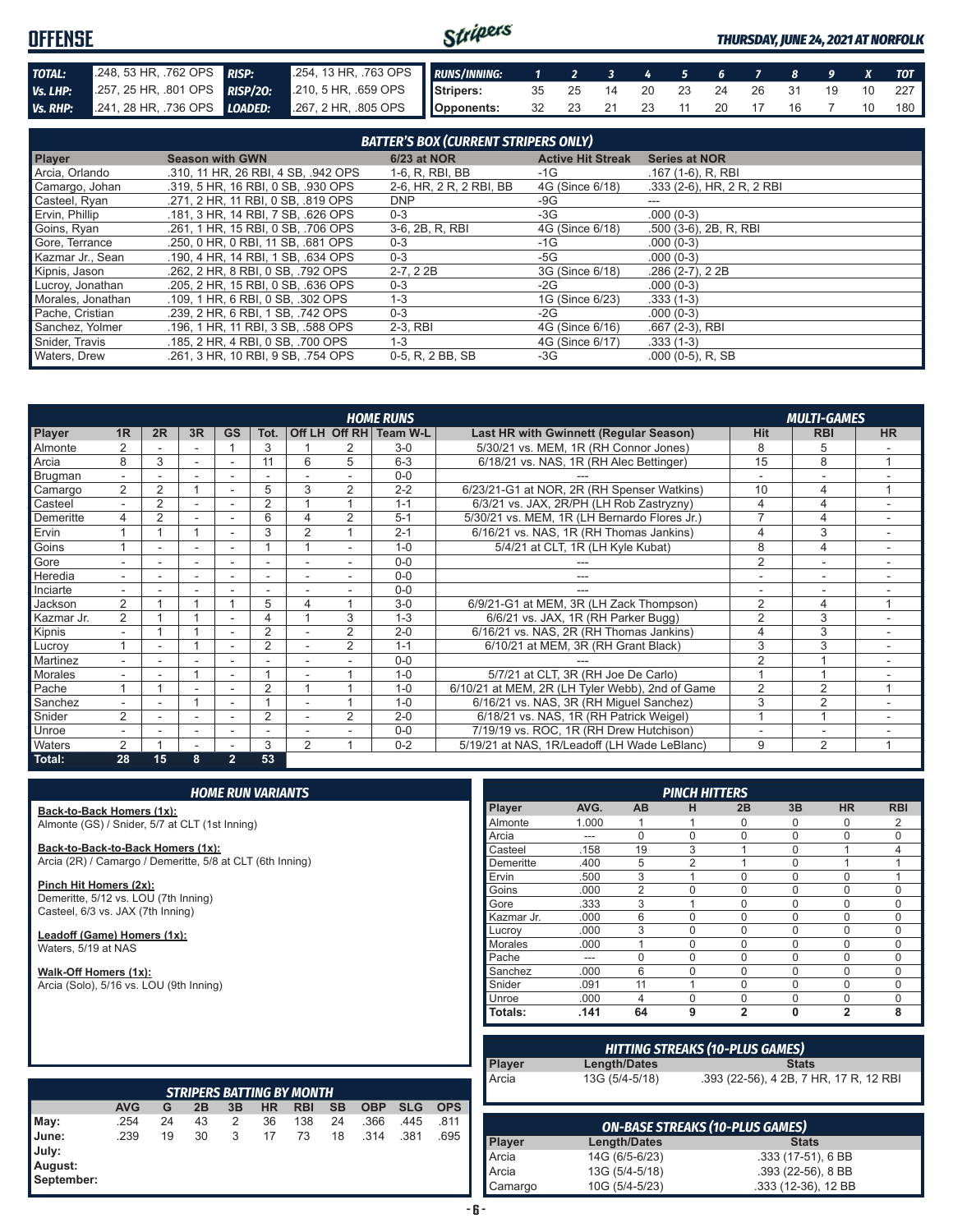## **ORLANDO ARCIA - SS - #13**

- **• Leaderboard:** Entering 6/24, ranks among Triple-A East top 10 in R (1st, 38), H (1st, 53), TB (2nd, 97), XBH (T-4th, 22), HR (T-5th, 11), 2B (T-7th, 11), and AVG (9th, .310).
- **• 2021 with GWN: 5/4-5/18:** Hit safely in each of his first 13G (.393, 7 HR, 17 R, 12 RBI, 2 SB, 1.301 OPS) ... **5/9 at CLT:** Tied GWN's single-game homer record with 3 solo blasts (3-for-4, 4 R, 4 RBI) ... **5/15 vs. LOU:** Launched game-winning solo HR (#6) in 8th ... **5/16 vs. LOU:** Blasted walk-off solo HR (#7) in 9th ... **6/10 at MEM:** Set season high with 4 hits (4-for-5, 2B, 2 R) ... **6/18 vs. NAS:** Went 3-for-5 with 3 XBH, including solo HR (#11) and game-tying double in 10th, scored walk-off winning run ... **6/5-6/23:** Posted a team-best 14G on-base streak, batting .333 (17-for-51, 4 2B, 3 HR, 11 R, 8 RBI, 1 SB, 6 BB) in that span.
- **• 2021 with MIL:** Was on Milwaukee's Opening Day roster and batted .091 (1-for-11, 1 RBI) in 4G before being traded to Atlanta on 4/6 (sent to Alternate Training Site).
- **• Spring Training:** .191, 4 2B, 4 R, 6 RBI, .517 OPS in 19G with Milwaukee. **• 2020:** Spent 59 games with the Brewers, batting .260 (10 2B, 1 3B, 5 HR, 22 R, 20 RBI, 2 SB) ... Played in 2 Postseason games (.143, 1-for-7, 1 HR, 2 RBI).
- **• Acquired:** Via trade with Milwaukee in exchange for RHP Chad Sobotka and RHP Patrick Weigel (4/6/21) ... Originally signed by Milwaukee as a NDFA (10/22/10).
- **• MLB Career:** .244, 69 2B, 7 3B, 42 HR, 180 RBI, 39 SB in 542G with Milwaukee (2016-21) ... Played in the Postseason from 2018-20 (.295, 4 HR, 6 RBI in 13G).

#### **JOHAN CAMARGO - INF - #17**

- **• Leaderboard:** Entering 6/24, ranks among Triple-A East top 10 in OBP (4th, .417), AVG (T-4th, .319), and R (9th, 27).
- **• 2021 with GWN: Has 6 multi-hit efforts in his last 11G since 6/10, batting .419 (18-for-43, 2 2B, 1 3B, 2 HR, 9 R, 6 RBI, 1.108 OPS)** ... **5/4-5/22:** Hit safely in each of his first 9G (.364, 2 2B, 3 HR, 13 R, 8 RBI) ... **5/8 at CLT:** Notched his first career multi-homer game (2-for-4, 2 HR, 2 RBI) ... **6/5 vs. JAX:** Started 5-4-3 triple play, Gwinnett's first since 5/28/19 at TOL ... **6/10 at MEM:** Homered for first time since 5/8 (2-run, #4) in 4-for-5, 2-RBI effort.
- **• Gwinnett Career:** Has hits in 64 of 85G since 2017, batting .336 (112-for-333, 22 2B, 2 3B, 14 HR, 60 R, 58 RBI, 1 SB, .943 OPS).
- **• 2021 with ATL:** In 5 stints with the Braves, batting .000 (0-for-15, 1 R) in 14G.
- **• Spring Training:** .186, 2 2B, 1 HR, 4 R, 3 RBI in 18G with Atlanta.
- **• 2020:** Made Braves' Opening Day roster and batted .200 (8 2B, 4 HR, 16 R, 9 RBI) in 35G ... Added to the NLCS roster in place of injured Adam Duvall prior to Game 2 and played in 4G (.250, 2-for-8, 1 2B, 1 RBI).
- **• Acquired:** NDFA (7/2/10) out of Panama City, Panama.
- **• MLB Career:** .258, 68 2B, 4 3B, 34 HR, 144 RBI, 2 SB in 360G with Atlanta (2017- 21) ... Played in 2018 and 2020 Postseasons (.087, 1 2B, 1 RBI in 8G).

### **RYAN CASTEEL - 1B/C - #9**

- **• 2021 with GWN: 5/15-5/18:** Had 6 RBI in 3G span, including 5/15 vs. LOU (1-for-2, GW 3-run double, 3 RBI) and 5/16 vs. LOU (1-for-3, HR, 2 RBI) ... **6/2 vs. JAX:** Notched a pinch-hit 2-run double ... **6/3 vs. JAX:** Hit a pinch-hit 2-run HR (#2).
- **• Spring Training:** Did not play in Atlanta's MLB camp.
- **• 2020:** Was not on the Braves' 60-man player pool ... Did not play.
- **• 2019:** Played 118G with Double-A Mississippi, batting .263 (21 2B, 2 3B, 21 HR, 73 RBI, .811 OPS) ... Ranked 2nd in the Southern League in homers and RBI, 3rd in slugging (.477) ... Was his 2nd career 20-homer season (hit 22 in 2013).
- **• Acquired:** MiLB FA (3/14/21) ... Originally Colorado's 17th-round pick in 2010 out of Cleveland State Community College (Cleveland, TN).

### **PHILLIP ERVIN - OF - #18**

- **• 2021 with GWN: 6/2 vs. JAX:** Hit a decisive 3-run HR (#1) and tallied a seasonhigh 4 RBI (1-for-4, R) ... **6/13 at MEM:** Belted a game-tying 2-run HR (#2) with 2 outs in the 9th of an eventual 7-6 loss (1-for-3, 1 R, 2 RBI).
- **• Spring Training:** .276, 0 HR, 2 RBI, 1 SB, .647 OPS in 18G with Atlanta ... DFA'd on 3/28, outrighted to the Alternate Training Site on 4/3.
- **• 2020:** Between Cincinnati and Seattle, hit .149 with 3 2B, 4 RBI, 1 SB in 37G ... DFA'd by the Reds (8/28), Mariners (12/16), and Chicago Cubs (2/20/21).
- **• Acquired:** Off waivers from the Chicago Cubs (2/22/21) ... Originally Cincinnati's 1st-round pick (27th overall) in 2013 out of Samford University (Homewood, AL).
- **• MLB Career:** .247, 26 2B, 8 3B, 17 HR, 68 RBI, 15 SB in 237G with CIN, SEA (2017-20) ... Talled 7 of his 8 career triples in 2019 (ranked 7th in NL).

# **RYAN GOINS - INF - #8**

- **• 2021 with GWN: Hitting .300 (15-for-50, 3 2B, 5 R, 5 RBI, .746 OPS) in 16G in June** ... **5/4 at CLT:** Hit Gwinnett's first homer of the season (opposite field, solo) ... **5/12 vs. LOU:** Set season highs for hits (3-for-4) and RBI (3) ... **5/27-6/9:** Posted a 7G hitting streak (.375, 9-for-24, 2 2B, 3 R, 2 RBI).
- **• Triple-A Career:** Has played for BUF (2013-16), LHV (2018), CLT (2019), and GWN (2021) ... Was teammates with MGR Matt Tuiasosopo in 2014 with the Bisons.
- **• Spring Training:** .391, 2 2B, 0 HR, 5 RBI, 0 SB, .960 OPS in 16G with Atlanta.
- **• 2020:** Played in 14G with the Chicago White Sox, batting .000 (0-for-9, 4 R) ... Spent most of the year at the Alternate Training Site in Schaumburg, IL.
- **• Acquired:** MiLB FA (2/25/21) ... Originally Toronto's 4th-round pick in 2009 out of Dallas Baptist University (Dallas, TX).
- **• MLB Career:** .228, 71 2B, 12 3B, 22 HR, 158 RBI in 555G with TOR, KC, CWS (2013-20) ... Played for TOR in 2015, 2016 Postseason (.146, 1 HR, 5 RBI in 14G).

### **TERRANCE GORE - OF - #5**

- **• Leaderboard:** Entering 6/24, ranks among Triple-A East top 10 in SB (T-4th, 11). **• 2021 with GWN:** Is 11-for-12 (91.6%) in stolen base attempts over 15G, has a pair of 2-steal games (5/18 at NAS, 6/18 vs. NAS) ... **6/9-G2 at MEM:** Stole 3rd and
- scored winning run in 8th inning of 3-1 victory. **• Spring Training:** Did not play in Atlanta's MLB camp.
- **• 2020:** Logged 2G in his lone season with the Los Angeles Dodgers (0 PA).
- **• Acquired:** MiLB FA (2/18/21) ... Originally Kansas City's 20th-round pick in 2011 out of Gulf Coast Community College (Panama City, FL).
- **• MLB Career:** .224, 2 2B, 1 3B, 0 HR, 1 RBI, 40 SB in 102G with KC, CHC, LAD (2014-20) ... Played in the Postseason with KC (2014-15) and CHC (2018), going 0-for-2 with 3 R, 5 SB ... Won World Series with the Royals in 2015.

## **SEAN KAZMAR JR. - INF - #4**

- **• 2021 with GWN: 5/25 vs. MEM:** Lined a walk-off single in the 9th for a 2-1 win, his first career walk-off RBI with Gwinnett ... **6/6 vs. JAX:** Tied Joey Terdoslavich for 3rd on Gwinnett's career home run list (#41, 1-for-4, 1 RBI).
- **• Gwinnett Career:** Batting .266 (635-for-2389, 131 2B, 12 3B, 41 HR, 290 R, 284 RBI, 24 SB) in 696G over 8 seasons ... Leads Gwinnett in career G, AB, H, TB (913), 2B, R, RBI ... Ranks 2nd in career 3B (12) ... Ranks T-3rd in career HR (41).
- **• 600 Club:** His 635 hits are 4th-most in Richmond/Gwinnett history (Larry Whisenton leads with 657 hits) ... Is one of 5 players in RICH/GWN history with 600 hits.
- **• 2021 with ATL:** Contract selected on 4/17, has spent 2 stints with Atlanta (4/17- 4/23, 5/4-5/7), going 0-for-2 ... Pinch hit on 4/17 at the Chicago Cubs, marking his first MLB appearance in 4,589 days since 9/23/08 with San Diego ... The last player with a bigger gap between MLB appearances was Ralph Winegarner (13 years, 14 days between 6/23/36 with CLE and 7/7/49 with STL).
- **• Spring Training:** .409, 3 HR, 9 RBI, 0 SB, 1.415 OPS in 25G with Atlanta.
- **• 2020:** Was an NRI to Braves Spring Training, but not on 60-man player pool.
- **• Acquired:** MiLB FA (12/7/20) ... Originally San Diego's 5th-round pick in 2004 out of the College of Southern Nevada.
- **• MLB Career:** .195, 1 2B, 0 3B, 0 HR, 2 RBI in 22G with San Diego (2008) and Atlanta (2021).

### **JASON KIPNIS - INF - #22**

- **• 2021 with GWN: 5/28 vs. MEM:** Belted a decisive 3-run HR (#1, 2-for-3, 3 RBI) ... **6/16 at NAS:** Hit another game-winning HR (#2), a 2-run shot (2-for-4, 2 R, 2 RBI).
- **• Spring Training:** .241, 1 2B, 1 HR, 2 R, 3 RBI in 12G with Atlanta ... Released on 3/27, re-signed to MiLB deal on 3/29.
- **• 2020:** In his lone season with the Chicago Cubs, hit .237 (8 2B, 1 3B, 3 HR, 16 RBI, 1 SB) in 44G ... Played in 2G during the Postseason (0-for-3, 1 BB, 1 SO) ... Elected Free Agency on 10/28.
- **• Acquired:** MiLB FA (3/29/21) ... Originally Cleveland's 2nd-round pick in 2009 out of Arizona State University (Tempe, AZ).
- **• MLB Career:** .260, 260 2B, 24 3B, 126 HR, 545 RBI, 136 SB in 1,165G with CLE, CHC (2011-20) ... Was 2-time AL All-Star with the Indians (2013, 2015) ... Hit .192 (3 2B, 1 3B, 4 HR, 9 RBI) in 26G during the Postseason with CLE (2013, 2016-18) and CHC (2020).

### **JONATHAN LUCROY - C - #62**

- **• 2021 with GWN: 5/26 vs. MEM:** Went 2-for-4 with a 3-run double and 4 RBI ... **6/10 at MEM:** Blasted a 3-run homer (#2, 2-for-3, 3 RBI) ... **6/18 at NAS:** Hustled up the 1B line to force a walk-off throwing error (Keston Hiura) in 8-7 win (1-for-5, 2B, RBI).
- **• 2021 with WSH:** Signed by Washington on 4/6, played 5G (.357, 5-for-14, 1 2B, 2 RBI) ... DFA'd on 4/12, outrighted and elected free agency on 4/14.
- **• Spring Training:** .333, 1 2B, 1 R, .867 OPS in 14G with Chicago White Sox ... Released on 3/30 (had signed a MiLB deal on 2/11).
- **• 2020:** Signed by Boston to a MiLB deal on 2/19 ... Contract selected on 7/17 and played in 1G (7/24 vs. BAL, no AB) ... DFA'd on 7/29, released on 9/15 ... Signed with Philadelphia on 9/15 and joined Alternate Site (no MLB call-up).
- **• Acquired:** MiLB FA (5/17/21) ... Originally Milwaukee's 3rd-round pick in 2007 out of the University of Louisiana-Lafayette.
- **• MLB Career:** .274, 217 2B, 24 3B, 108 HR, 547 RBI, 30 SB in 1,208G with MIL, TEX, COL, OAK, LAA, CHC, BOS, WSH (2010-21) ... 2-time NL All-Star (2014, 2016 with MIL) ... Played in Postseason for MIL (2011), TEX (2016), COL (2017), OAK (2018), batting .235 with 1 HR, 6 RBI in 15G.

#### **JONATHAN MORALES - C - #20**

- **• 2021 with GWN: 5/7 at CLT:** Tied his single-game career high with 5 RBI, going 2-for-6 with a 3-run HR (#1) in the 9th.
- **• Spring Training:** .250, 0 HR, 1 RBI, 0 SB, 1.200 OPS in 12G with Atlanta.
- **• 2020:** Spent entire year at Braves Alternate Site in Gwinnett (no MLB debut) ... Played for Caguas of the Puerto Rican Winter League (.394, 3 HR, 9 RBI in 13G), earning PWL Postseason All-Star honors.
- **• 2019:** Hit .240 (13 2B, 2 HR, 27 R, 25 RBI) in 80G between Double-A Mississippi and Gwinnett ... Logged 1 game during the IL Playoffs (0-for-1, BB).
- **• Acquired:** Braves' 25th-round pick in 2015 out of Miami-Dade Community College.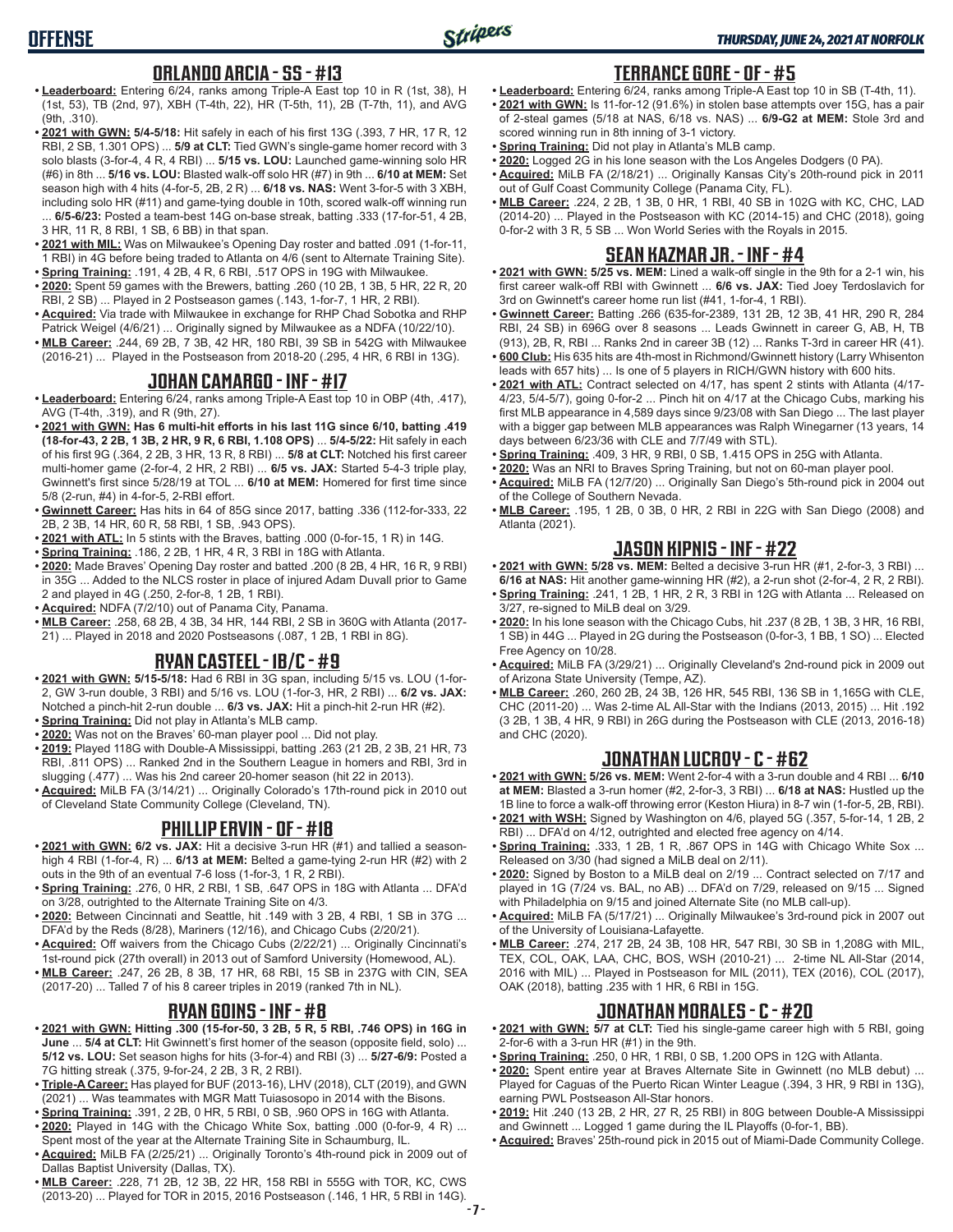# **OFFENSE**

#### **CRISTIAN PACHE - OF - #15**

- **• MLB.com Prospect Ranks:** #1 (Braves Top 30), #10 (Top 100).
- **• 2021 with GWN:** Joined Stripers on a rehab assignment from 5/29-6/1, played 1G before being activated and optioned on 6/2 ... **6/5 vs. JAX:** Went 3-for-6 with 2 doubles, including game-tying 2-run double in 9th ... **6/10 at MEM:** Tallied his first career multi-homer game (3-for-5, 2 HR, 3 R, 4 RBI).
- **• 2021 with ATL:** On Atlanta's Opening Day roster for the first time ... Hit .111 (3 2B, 1 HR, 6 R, 4 RBI) in 22G ... Placed on IL twice, on 4/14 and 5/14 ... Was at the Alternate Training Site from 4/24-4/30.
- **• Spring Training:** .184, 2 2B, 1 3B, 4 R, 3 RBI, 2 SB in 17G with Atlanta.
- **• 2020:** Spent most of the year at the Braves Alternate Training Site ... Made his MLB debut on 8/21 vs. Philadelphia (1-for-4) ... Played just 2G during regular season (.250) ... Also made MLB Postseason debut (.182, 1 2B, 1 HR, 4 R, 4 RBI in 12G).
- **• 2019:** Between Mississippi (104G) and Gwinnett (26G), hit .277 (36 2B, 9 3B, 12 HR, 63 R, 61 RBI, 8 SB, .802 OPS) in 130G ... Named a Southern League Postseason All-Star and MLB All-Star Futures Game participant.
- **• Acquired:** NDFA (7/4/15) out of Santo Domingo Centro, D.R.
- **• MLB Career:** .119, 3 2B, 0 3B, 1 HR, 4 RBI, 0 SB in 24G with Atlanta (2020-21).

#### **YOLMER SANCHEZ - INF - #2**

- **• 2021 with GWN: 5/7 at CLT:** Went 3-for-5 with 3 runs, 3 RBI and Gwinnett's first triple of the year ... **6/9-G2 at MEM:** Stole home plate as part of a double-steal with Drew Waters, scored the tying run in 3-1 win (1-for-2, R, SB) ... **6/16 vs. NAS:** After going 30G without a homer, launched his 1st of the year (3-run, 1-for-2, 3 RBI).
- **• Spring Training:** .190, 0 XBH, 2 RBI, 1 SB, .451 OPS in 15G with Baltimore ... DFA'd on 3/27, released on 3/30.
- **• 2020:** Played 11G with the Chicago White Sox, batting .313 (3 2B, 1 HR, 1 RBI, 1.164 OPS) ... Made his MLB Postseason debut in the ALWCS (1G, no at-bat).
- **• Acquired:** MiLB FA (3/31/21) ... Originally a NDFA with Chi. White Sox (5/29/09).
- **• MLB Career:** .245, 113 2B, 24 3B, 32 HR, 215 RBI, 30 SB in 657G with the Chicago White Sox (2014-20) ... Won an AL Gold Glove in 2019 (.987 FPCT at 2B).

## **TRAVIS SNIDER - OF/INF - #26**

- **• 2021 with GWN: 5/5-5/9:** Drew 8 walks in his first 3G ... **6/3 vs. JAX:** Recorded his first multi-hit game (2-for-3, R) ... **6/18 vs. NAS:** Homered for the first time since 5/7 at CLT, a solo shot (#2) as part of a 6-run comeback in 8-7 win (1-for-3, 2 RBI). **• Spring Training:** Did not play in Atlanta's MLB camp.
- **• 2020:** Signed by Miami on 7/24 and reported to the Marlins' Alternate Training Site in Jupiter, FL, but was released on 8/27 and did not reach the Majors.
- **• 2019:** Played for Triple-A Reno in Arizona's system (.294, 22 2B, 4 3B, 11 HR, 41 RBI, 3 SB, .899 OPS in 93G).
- **• Acquired:** MiLB FA (2/26/21) ... Originally Toronto's 1st-round pick (14th overall) in 2006 out of Henry M. Jackson High School (Mill Creek, WA).
- **• MLB Career:** .244, 100 2B, 7 3B, 54 HR, 212 RBI, 22 SB in 630G with TOR, PIT (2008-15) ... Played for PIT in the Postseason from 2013-15 (.250, 1-for-4 in 3G).

#### **DREW WATERS - OF - #11**

- **• Leaderboard:** Entering 6/24, ranks among Triple-A East top 10 in SB (T-7th, 9).
- **• MLB.com Prospect Ranks:** #2 (Braves Top 30), #26 (Top 100 Prospects).
- **• 2021 with GWN: 5/15-6/10:** Hit .316 (25-for-79, 4 2B, 3 HR, 16 R, 9 RBI, 6 SB, .906 OPS) in 21G ... **5/18 at NAS:** Recorded his first career multi-HR game (3-for-5, 2 HR, 3 RBI) and became the first GWN player to homer from both sides of the plate since Mel Rojas Jr. (7/7/16 at CLT) ... **5/19 at NAS:** Fell a triple shy of the cycle in his first 4-hit game at Triple-A (4-for-5, 2B, HR, 2 R, 2 RBI, 2 SB) ... **6/9-G2 at MEM:** Lined RBI single in 8th (2-for-3, R, RBI) for last-at-bat 3-1 win.
- **• Spring Training:** .500, 1 2B, 0 HR, 2 RBI, 1 SB in 4G with Atlanta.
- **• 2020:** Spent entire year at Braves Alternate Site in Gwinnett (no MLB debut).
- **• 2019:** Hit .309 (40 2B, 9 3B, 7 HR, 80 R, 52 RBI, 16 SB) in 134G with Double-A Mississippi and Gwinnett ... Won Southern League Batting Title (.319, best in MIS history) and Most Valuable Player (1st in MIS history) ... Ranked among MiLB top 5 in doubles (T-3rd, 40) and hits (5th, 163).
- **• Acquired:** Braves' 2nd-round pick in 2017 out of Etowah High School (Woodstock, GA) ... Named Gatorade Georgia Baseball Player of the Year in 2017.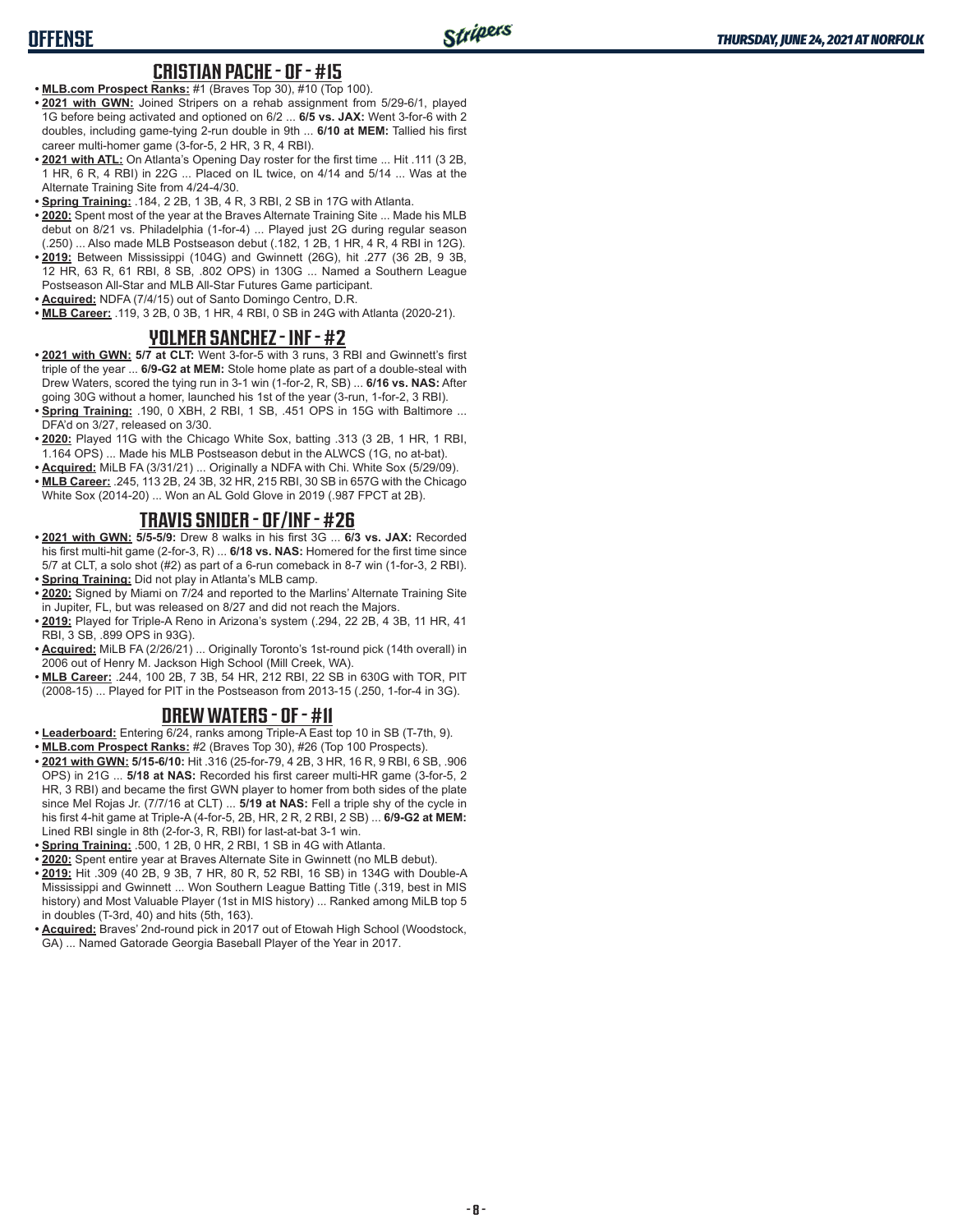# **SEASON SUMMARY**



# **TEAM HIGHS & LOWS**

| <b>OFFENSE:</b>                                               |  |
|---------------------------------------------------------------|--|
|                                                               |  |
|                                                               |  |
|                                                               |  |
|                                                               |  |
| <b>PITCHING:</b>                                              |  |
|                                                               |  |
|                                                               |  |
|                                                               |  |
|                                                               |  |
|                                                               |  |
|                                                               |  |
| Most Home Runs Allowed, Game 3 (4x, last: 6/20 vs. Nashville) |  |
|                                                               |  |

#### **DEFENSE:**

| Most Double Plays Turned, Game 3 (2x, last: 5/29 vs. Memphis) |  |
|---------------------------------------------------------------|--|
|                                                               |  |
|                                                               |  |
|                                                               |  |
|                                                               |  |
|                                                               |  |

Most Wild Pitches, Game ............................................ 3 (3x, last: 5/21 at Nashville)

# **TEAM MISCELLANEOUS**

| Largest Blown Lead (Loss)3 Runs (2x, last: 6/13 at Memphis, 4-1, 6-7) |
|-----------------------------------------------------------------------|
|                                                                       |
|                                                                       |
|                                                                       |
|                                                                       |
|                                                                       |
|                                                                       |
|                                                                       |
|                                                                       |
|                                                                       |

### **INDIVIDUAL HIGHS & LOWS**

| <b>HITTING (GAME):</b> |  |
|------------------------|--|
|                        |  |
|                        |  |
|                        |  |
|                        |  |
|                        |  |
|                        |  |
|                        |  |
|                        |  |
|                        |  |
|                        |  |
|                        |  |
|                        |  |
|                        |  |
|                        |  |

#### **PITCHING (GAME):**

| . None |
|--------|
|        |
|        |

#### **DEFENSE (GAME):**

# **STREAKS**

| OFFENSIVE (LONGEST IN 2021 ONLY): |
|-----------------------------------|
|-----------------------------------|

#### **PITCHING (LONGEST IN 2021 ONLY):**

# **LAST TIME IT HAPPENED (GWINNETT REGULAR-SEASON HISTORY)**

#### **INDIVIDUAL OFFENSE:**

|                             | Hit for the Cycle……………………………………………………………………<br><b>Never</b>                |
|-----------------------------|----------------------------------------------------------------------------|
|                             |                                                                            |
|                             |                                                                            |
|                             |                                                                            |
|                             |                                                                            |
|                             |                                                                            |
|                             |                                                                            |
|                             | Homers, Both Sides of Plate Drew Waters (5/18/21 at Nashville)             |
|                             |                                                                            |
|                             |                                                                            |
|                             | Back-to-Back-to-Back Homers  Arcia/Camargo/Demeritte (5/8/21 at Charlotte) |
|                             |                                                                            |
|                             |                                                                            |
|                             |                                                                            |
|                             |                                                                            |
|                             |                                                                            |
|                             |                                                                            |
|                             |                                                                            |
|                             |                                                                            |
|                             |                                                                            |
|                             |                                                                            |
| <b>INDIVIDUAL PITCHING:</b> |                                                                            |
| 9 0-Inning Perfect Game     | Never                                                                      |

| 9.0-Inning No-Hitter (Solo)Todd Redmond (5/28/10 at Louisville)                |  |
|--------------------------------------------------------------------------------|--|
| 9.0-Inning No-Hitter (Comb.) Wooten/Marksberry/Ramirez (6/30/16 at Louisville) |  |
|                                                                                |  |
|                                                                                |  |
| 21 Consecutive Saves Converted Jairo Asencio (9/6/09-8/8/11)                   |  |
| 25.0-Inning Scoreless Streak Stephen Marek, 25.1 IP (6/6/10-8/2/10)            |  |

#### **TEAM OFFENSE:**

| <b>TEAM PITCHING:</b> |  |
|-----------------------|--|
|                       |  |
|                       |  |
|                       |  |
|                       |  |
|                       |  |
|                       |  |
|                       |  |
|                       |  |
| <b>TEAM DEFENSE:</b>  |  |

#### TENSE:

|  | Turn a Triple Play 6/5/21 vs. Jacksonville (Camargo-Kipnis-Snider) |
|--|--------------------------------------------------------------------|
|  |                                                                    |

# **TEAM MISCELLANEOUS:**<br>18-Run Margin of Victory....